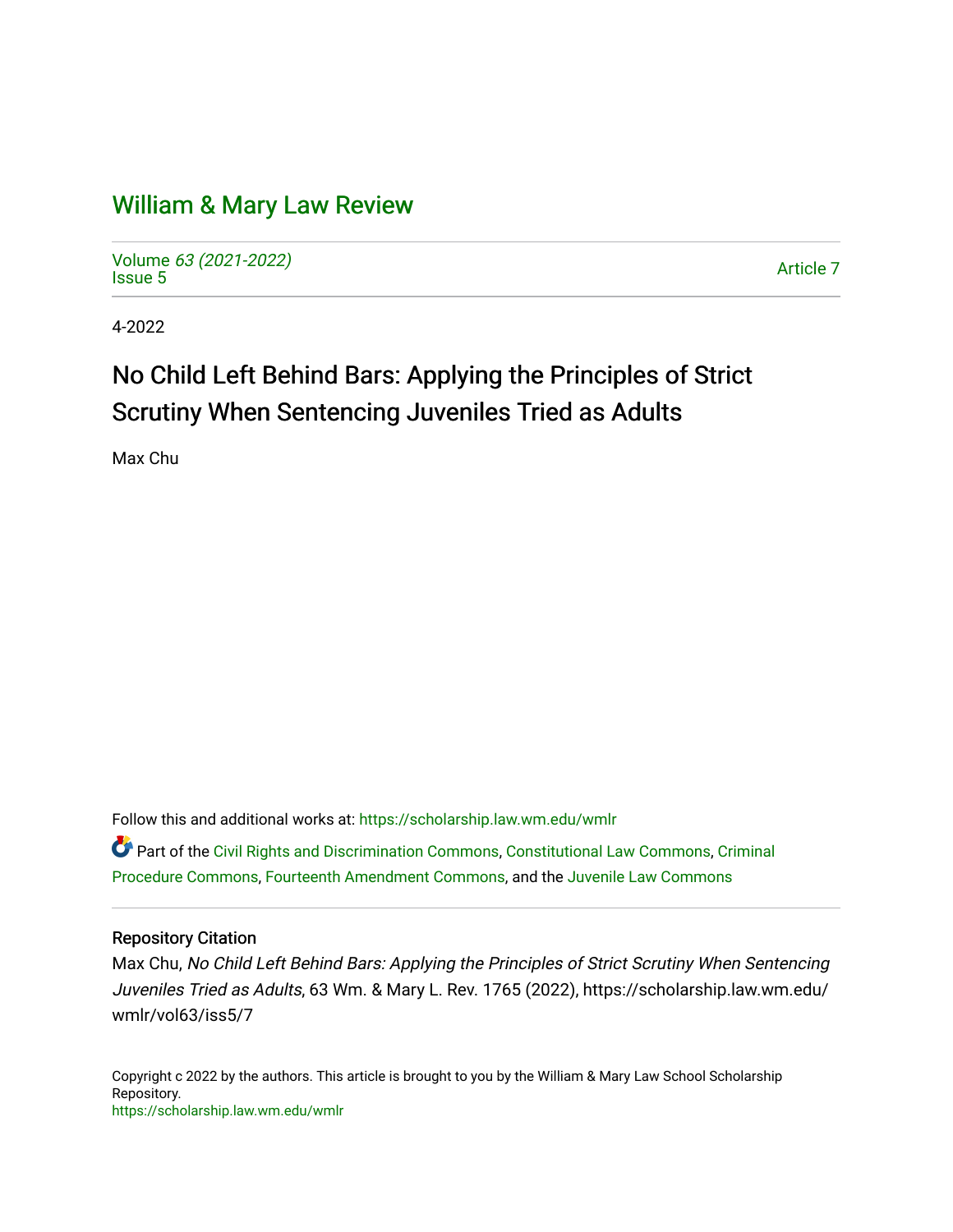## *NOTES*

## NO CHILD LEFT BEHIND BARS: APPLYING THE PRINCIPLES OF STRICT SCRUTINY WHEN SENTENCING JUVENILES TRIED AS ADULTS

## TABLE OF CONTENTS

|                                                                                       | 1766 |
|---------------------------------------------------------------------------------------|------|
| I. STATE OF JUVENILE SENTENCING TODAY                                                 | 1768 |
| A. Mandatory Minimum Sentences for Juveniles                                          | 1768 |
| B. Recent Supreme Court Jurisprudence                                                 | 1769 |
| C. The Inadequacy of Eighth Amendment Protections                                     | 1771 |
| II. OVERVIEW OF TRANSFER LAWS AND HB 744                                              | 1773 |
| A. Overview of Transfer Laws                                                          | 1773 |
|                                                                                       | 1774 |
| III. CAROLENE PRODUCTS' FOOTNOTE FOUR AND SUSPECT                                     |      |
|                                                                                       | 1775 |
| A. History of Suspect Classifications                                                 | 1776 |
| B. Arguments for an Expansion of Suspect or                                           |      |
| Quasi-Suspect Classifications                                                         | 1778 |
| C. Juvenile Offenders as a Suspect Class                                              | 1780 |
| 1. Juvenile Offenders Have Faced Historical                                           |      |
| $Discription \dots \dots \dots \dots \dots \dots \dots \dots \dots \dots \dots \dots$ | 1781 |
| 2. Juvenile Offenders Experience Political                                            |      |
|                                                                                       | 1783 |
| 3. Juvenile Offenders Share Immutable Traits                                          | 1787 |
| <b>IV. APPLYING STRICT SCRUTINY DURING JUVENILE</b>                                   |      |
| SENTENCING                                                                            | 1789 |
| A. Determining a Compelling Governmental Interest                                     | 1790 |
| B. Determining a Narrowly Tailored Sentence                                           | 1792 |
| C. Appellate Review of Sentences Under HB 744 $\dots\dots$                            | 1794 |
|                                                                                       | 1795 |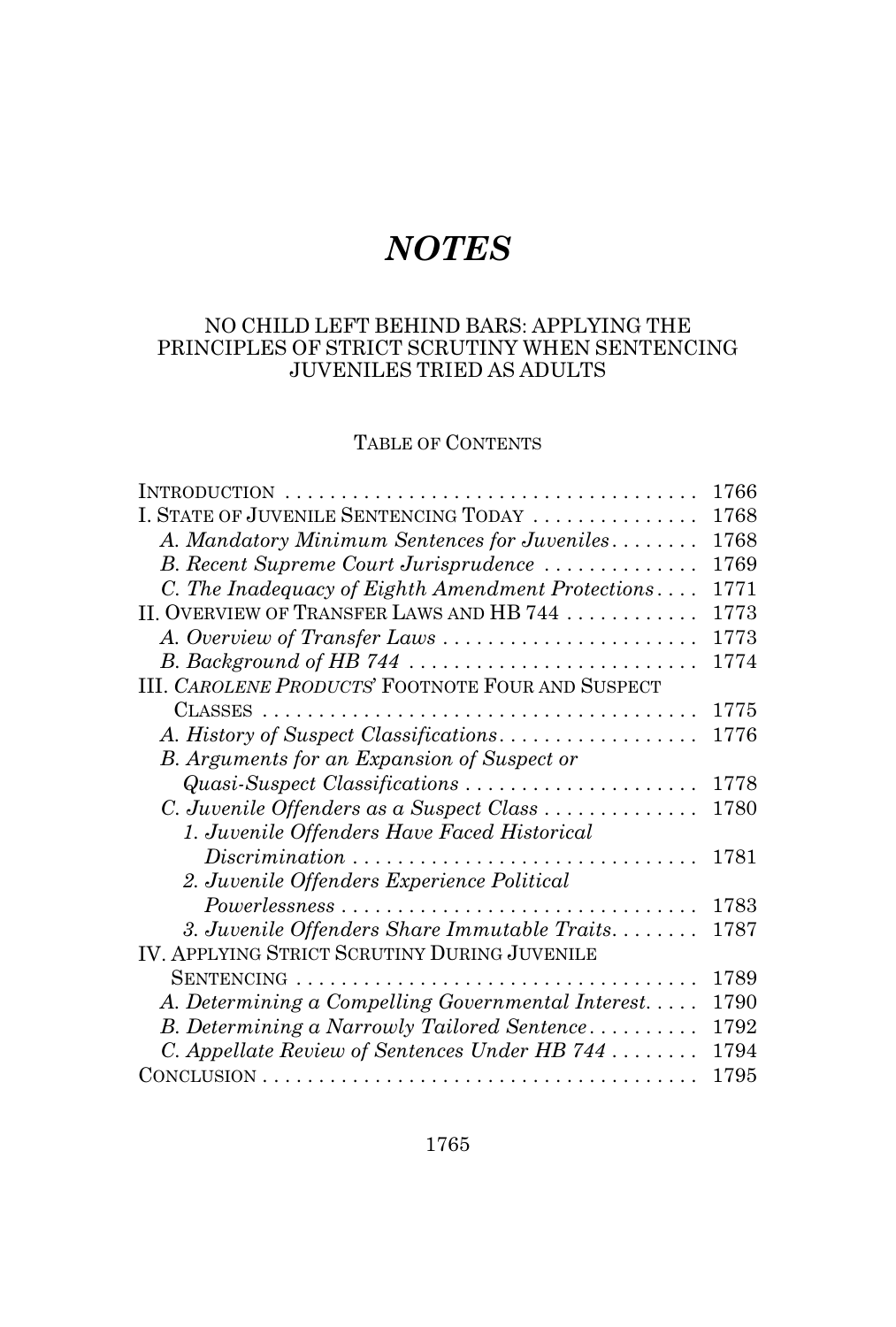#### **INTRODUCTION**

"Our most important task as a nation is to make sure all our young people can achieve their dreams."1 These words, as part of a strong message from President Barack Obama, came with a call on the United States to create better futures for children across the country.<sup>2</sup> Indeed, such a call to action by the President was not unfounded.

Beginning in the 1990s, the emergence of the "tough on crime" era resulted in years of draconian punishments that left many young people behind bars, robbing them of their futures.<sup>3</sup> The "tough on crime" era started as a direct result of the widespread fear that violent juvenile crime rates were on the rise.<sup>4</sup> This fear prompted state legislatures to enact harsh sentencing laws that instituted mandatory minimum and life imprisonment without parole (LWOP) sentences on juveniles.<sup>5</sup> At the same time, states across the country were passing transfer laws that mandated or allowed prosecutors to try juveniles as adults, opening the door for these children to be prosecuted in adult criminal courts.<sup>6</sup> Although these sentencing laws were passed over twenty years ago, their legacy continues today.

Unfortunately, only a few states have addressed the intersection between mandatory minimum sentences and juvenile transfers to adult criminal courts.<sup>7</sup> The Commonwealth of Virginia was the first in the nation to pass legislation that provides judges with the discretion to veer away from the mandatory minimum sentence and

<sup>1.</sup> Barack Obama (@BarackObama), TWITTER (Mar. 19, 2018, 5:48 PM), https://twitter. com/BarackObama/status/975851480648421376 [https://perma.cc/W9WS-RZEZ].

<sup>2.</sup> *See id.*

<sup>3.</sup> Kallee Spooner & Michael S. Vaughn, *Sentencing Juvenile Homicide Offenders: A 50- State Survey,* 5 VA. J. CRIM. L. 130, 132-33 (2017).

<sup>4.</sup> *Id.* at 132.

<sup>5.</sup> *Id.*

<sup>6.</sup> *See* PATRICK GRIFFIN, SEAN ADDIE, BENJAMIN ADAMS & KATHY FIRESTINE, U.S. DEP'T OF JUST., TRYING JUVENILES AS ADULTS: AN ANALYSIS OF STATE TRANSFER LAWS AND REPORTING 1 (2011).

<sup>7.</sup> *See, e.g.*, State v. Lyle, 854 N.W.2d 378, 404 (Iowa 2014) ("[T]he Iowa Constitution forbids a mandatory minimum sentencing schema for juvenile offenders that deprives the district court of the discretion to consider youth and its attendant circumstances as a mitigating factor.").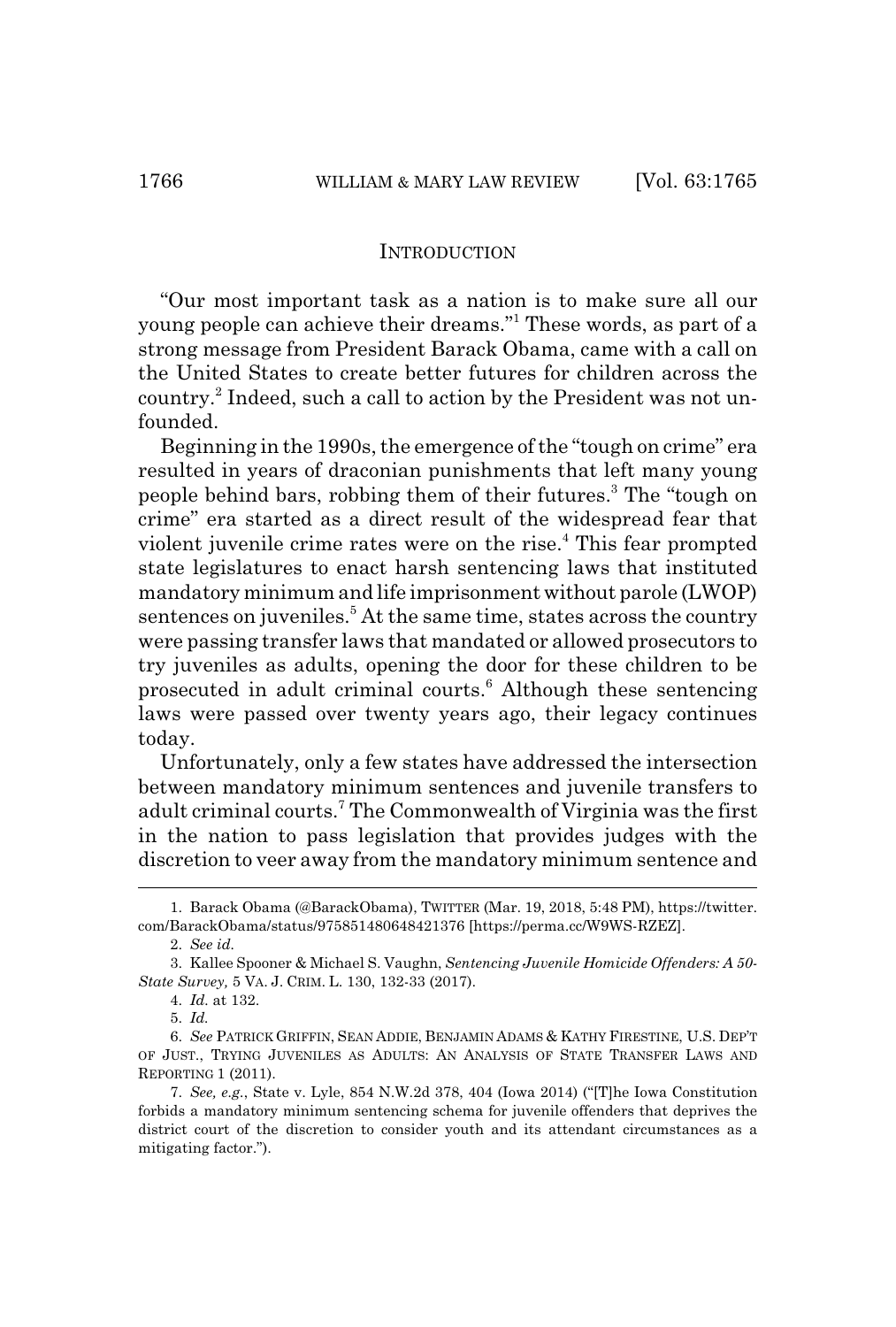to impose trauma-informed and age-appropriate sentences for juvenile offenders convicted of felonies and tried as adults.<sup>8</sup> Although Virginia's new law, House Bill 744 (HB 744), is a pioneering step in the right direction,<sup>9</sup> this Note argues that the law may now provide judges with too much discretion. In other words, HB 744 alone, without more guidance, does not go far enough to protect the rights of juvenile offenders.

Therefore, this Note proposes a new judicial policy to guide judges in Virginia, before they exercise their discretion to sentence a juvenile offender in adult court. Judges operating under the proposed standard must adopt the principles of strict scrutiny when deciding the individual sentence of a juvenile offender tried as an adult. Accordingly, judges must ensure that their sentences are narrowly tailored to serve a compelling governmental interest.<sup>10</sup> This Note argues that juvenile offenders are a suspect class under *Carolene Products*' Footnote Four,<sup>11</sup> and thereby deserve such heightened scrutiny<sup>12</sup> over the judicial review of laws that affect their rights under the Equal Protection Clause of the Fourteenth Amendment.<sup>13</sup> Simply put, if judges fail to abide by the principles of strict scrutiny when deciding upon a sentence, appellate judges must strike the sentence down as unconstitutional if the sentence is subsequently appealed.

This Note proceeds in four parts. Part I provides a brief background on the current state of juvenile sentencing in the United States. Specifically, this Part discusses mandatory minimum sentences for juvenile offenders and the Supreme Court's recent jurisprudence over the issue. Folded into this Part is an argument

<sup>8.</sup> VA. CODE ANN. § 16.1-272(D) (2021); *see also* Vivian Watts, *Justice System Reforms Will Help Protect Children*, THE VIRGINIAN-PILOT (May 6, 2020, 12:05 AM), https://www.pilot online.com/opinion/columns/vp-ed-column-watts-0506-20200506-huanalzapfehxfyfiyk3rakou4 story.html [https://perma.cc/HT5L-V2AW].

<sup>9.</sup> *See* Watts, *supra* note 8.

<sup>10.</sup> *See* Sonu Bedi, *Collapsing Suspect* Class *with Suspect* Classification*: Why Strict Scrutiny Is Too Strict and Maybe Not Strict Enough*, 47 GA. L. REV. 301, 303 (2013).

<sup>11.</sup> *See* United States v. Carolene Prods. Co., 304 U.S. 144, 152 n.4 (1938) (stating that there are some classifications of people that deserve "a correspondingly more searching judicial inquiry" when laws are seemingly prejudicial against them).

<sup>12.</sup> *See* Bedi, *supra* note 10, at 303 n.1 (explaining that heightened scrutiny "mean[s] any kind of scrutiny greater than rational review").

<sup>13.</sup> *See* U.S. CONST. amend. XIV, § 1.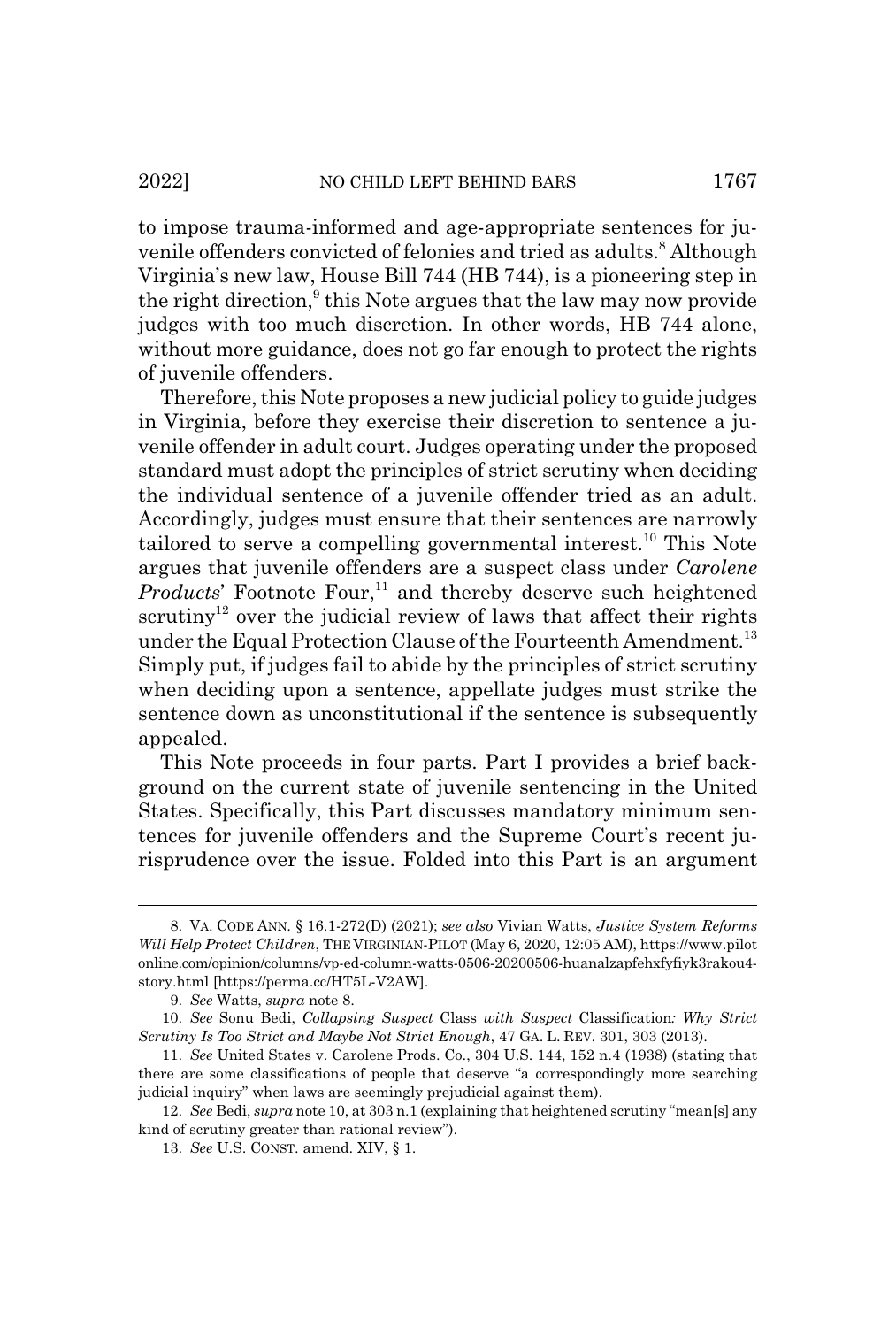## 1768 WILLIAM & MARY LAW REVIEW [Vol. 63:1765]

about why the Supreme Court's invocation of the Eighth Amendment alone is not enough to protect the rights of juvenile offenders. Part II provides a brief overview of transfer laws across the country and introduces HB 744 in greater detail. This Part then explains how the bill changes current Virginia law. Part III introduces *Carolene Products*' Footnote Four and explores how courts apply the principles of the historic footnote. This Part then explains why juvenile offenders fall under Footnote Four's conception of a protected class that is awarded strict scrutiny. Lastly, Part IV discusses how the principles of strict scrutiny may be applied when judges exercise their discretion under HB 744 and how appellate judges should review sentences under this Note's proposed standard.

## I. STATE OF JUVENILE SENTENCING TODAY

This Part first provides a brief overview of mandatory minimum sentences for juveniles. Next, a discussion of recent Supreme Court cases illustrates the Court's modern attempts to reform the state of juvenile sentencing. The final Section examines why the Eighth Amendment alone is inadequate for protecting juveniles tried as adults.

## *A. Mandatory Minimum Sentences for Juveniles*

HB 744 is a trailblazing piece of legislation because it allows judges in Virginia to veer away from the mandatory minimum when sentencing a juvenile in adult court.<sup>14</sup> A mandatory minimum sentence is the least amount of time an individual convicted of a specific crime can be sentenced to. $^{15}$  In other words, a mandatory minimum sentence removes most judicial discretion and mandates that the law alone determines the punishment that the individual receives.16 While mandatory minimum sentences were devised to

<sup>14.</sup> *See* Watts, *supra* note 8.

<sup>15.</sup> James Cullen, *Sentencing Laws and How They Contribute to Mass Incarceration*, BRENNAN CTR. FOR JUST. (Oct. 5, 2018), https://www.brennancenter.org/our-work/analysisopinion/sentencing-laws-and-how-they-contribute-mass-incarceration [https://perma.cc/68ZC-DKDJ].

<sup>16.</sup> *Id.*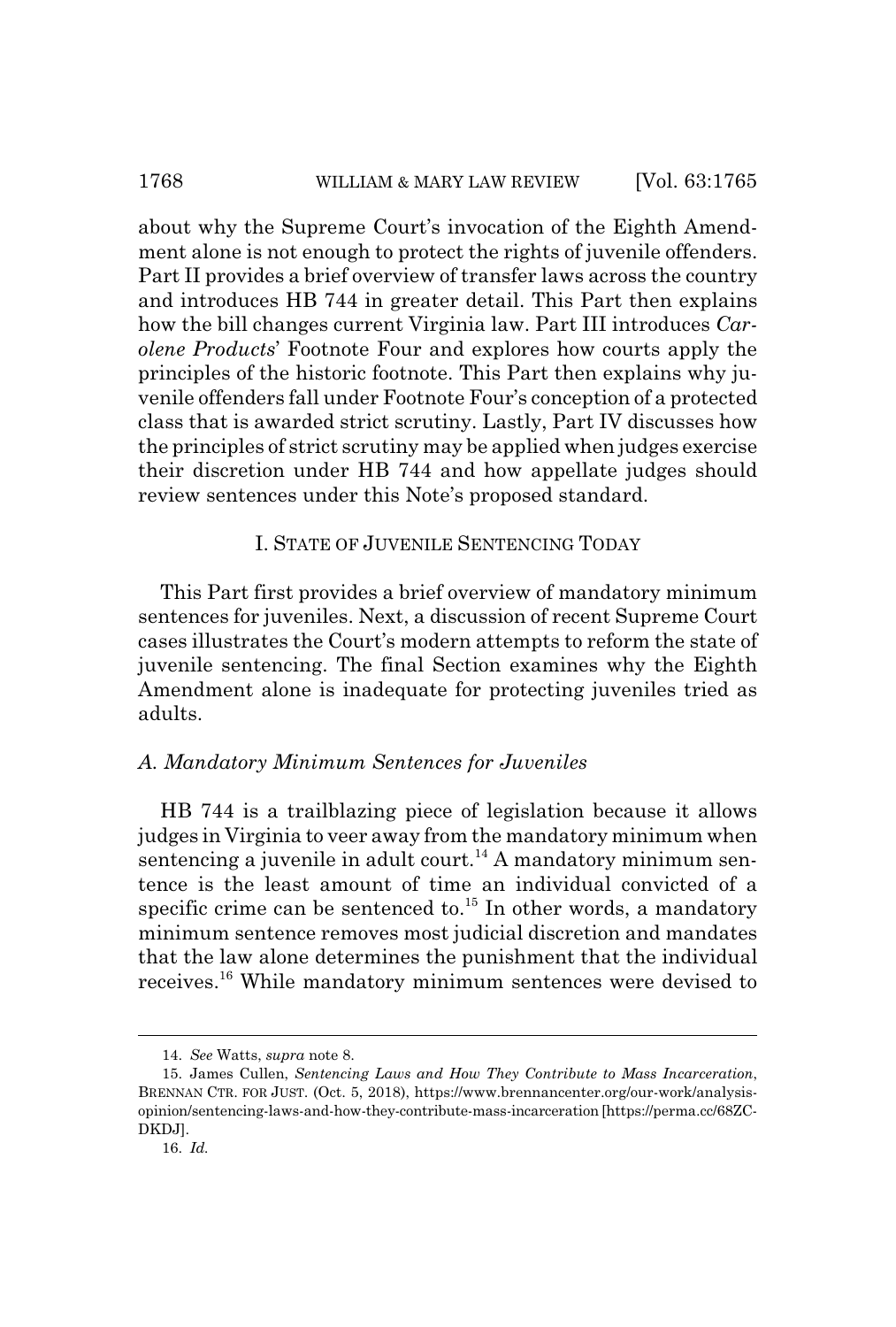create a fairer justice system, they have, in contrast, led to more inequitable sentences.<sup>17</sup>

According to a fifty-state survey on juvenile sentencing conducted in 2017, thirty-nine states still permit mandatory minimum sentences of some form for juvenile homicide offenders.18 By far, the most severe mandatory minimum available is mandatory LWOP.19 The high number of people<sup>20</sup> serving juvenile LWOP sentences has also proven to be costly.<sup>21</sup> Fortunately, these costs have been somewhat mitigated by a string of Supreme Court cases beginning in 2005 and culminating in 2016 with the Court's ruling in *Montgomery v. Louisiana*, in which the Court invalidated all existing juvenile LWOP sentences that were imposed as a result of a mandatory minimum statute.<sup>22</sup>

### *B. Recent Supreme Court Jurisprudence*

Over the past few years, the Supreme Court has instituted much-needed juvenile sentencing reform on its own. Recent cases have invalidated state laws that were found to be too harsh on juvenile offenders.<sup>23</sup> Notably, the Court began to recognize the differences in culpability between juvenile and adult offenders and the need for these differences to be considered during sentencing.<sup>24</sup> The Court also reinforced the importance of judicial discretion and

<sup>17.</sup> *See id.* ("Mandatory minimums often apply to nonviolent drug offenders, forcing judges to harshly punish those who pose the least physical danger to communities.").

<sup>18.</sup> Spooner & Vaughn, *supra* note 3, at 151.

<sup>19.</sup> *See id.* at 132.

<sup>20.</sup> In 2017, an estimated two thousand people were serving LWOP sentences for crimes committed when they were juveniles. *See id.* at 132-33.

<sup>21.</sup> For example, assuming LWOP sentences last longer when imposed upon juveniles compared to adults, one juvenile's fifty-year sentence could possibly cost taxpayers around \$2.25 million. JOSH ROVNER, THE SENT'G PROJECT, JUVENILE LIFE WITHOUT PAROLE: AN OVERVIEW 4 (2021), https://www.sentencingproject.org/publications/juvenile-life-without-pa role/ [https://perma.cc/BQB3-9NYH].

<sup>22.</sup> *See id.* at 1-3; Montgomery v. Louisiana, 136 S. Ct. 718, 736-37 (2016).

<sup>23.</sup> *See* Barry C. Feld, *Adolescent Criminal Responsibility, Proportionality, and Sentencing Policy:* Roper*,* Graham*,* Miller/Jackson*, and the Youth Discount*, 31 LAW & INEQ. 263, 263-64 (2013).

<sup>24.</sup> *See infra* notes 29-30 and accompanying text.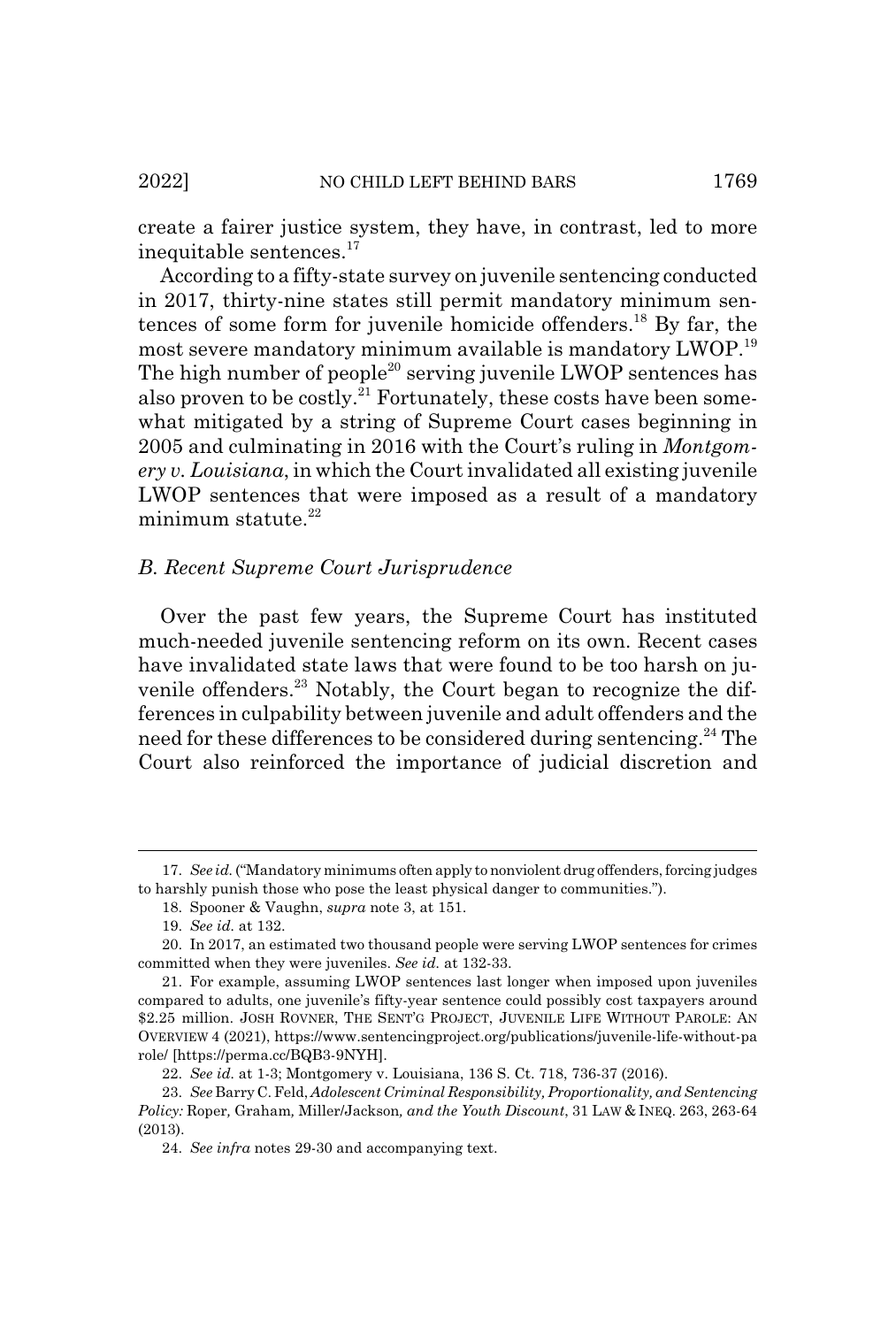individualized sentencing in striking down mandatory LWOP sentences for juvenile offenders.<sup>25</sup>

Three Supreme Court cases in particular were chiefly responsible for the "juvenile justice revolution in America."26 Professor Cara Drinan refers to these cases as "the *Miller* trilogy."27 First, in *Roper v. Simmons*, the Court proscribed states from imposing the death penalty on offenders under the age of eighteen.<sup>28</sup> In reaching this landmark decision, the Court held that juveniles, as compared to adults, (i) possess an underdeveloped sense of responsibility, (ii) are more vulnerable to negative influences and external pressures, and (iii) lack fully developed characters and personality traits.<sup>29</sup> Scholars refer to these differences in culpability as the "diminished responsibility rationale."30

Five years later, in *Graham v. Florida*, the Court held that it was unconstitutional for states to impose LWOP sentences on juvenile offenders convicted of non-homicide offenses.31 *Graham* further emphasized that children are assumed to have reduced culpability even when their crimes involve no intent to take the life of another.32 In *Miller v. Alabama*, the Court reaffirmed that "children are constitutionally different from adults for purposes of sentencing"33 and declared as unconstitutional mandatory LWOP sentences for juvenile offenders convicted of homicide.<sup>34</sup> The Court found that

32. *Graham*, 560 U.S. at 69; *see also* Elizabeth S. Scott, *"Children Are Different": Constitutional Values and Justice Policy*, 11 OHIO ST. J. CRIM. L. 71, 78 (2013).

33. 567 U.S. 460, 471 (2012).

<sup>25.</sup> *See* Miller v. Alabama, 567 U.S. 460, 477 (2012).

<sup>26.</sup> *See* Cara H. Drinan, *The* Miller *Revolution*, 101 IOWA L. REV. 1787, 1788 (2016).

<sup>27.</sup> *Id.* at 1789.

<sup>28. 543</sup> U.S. 551, 570-71 (2005) ("[W]ith respect to juveniles under 16 ... the Eighth Amendment prohibit[s] the imposition of the death penalty on juveniles below that age. We conclude the same reasoning applies to all juvenile offenders under 18." (citation omitted)); *see also* Feld, *supra* note 23, at 263 ("The Supreme Court in *Roper v. Simmons* prohibited states from executing offenders for murders committed when younger than eighteen years of age.").

<sup>29.</sup> *Roper*, 543 U.S. at 569-70.

<sup>30.</sup> *See, e.g.*, Feld, *supra* note 23, at 263.

<sup>31. 560</sup> U.S. 48, 74 (2010) ("This Court now holds that for a juvenile offender who did not commit homicide the Eighth Amendment forbids the sentence of life without parole."); *see also* Feld, *supra* note 23, at 263.

<sup>34.</sup> *Id.* at 479 ("We therefore hold that the Eighth Amendment forbids a sentencing scheme that mandates life in prison without possibility of parole for juvenile offenders."); *see also* Feld, *supra* note 23, at 264.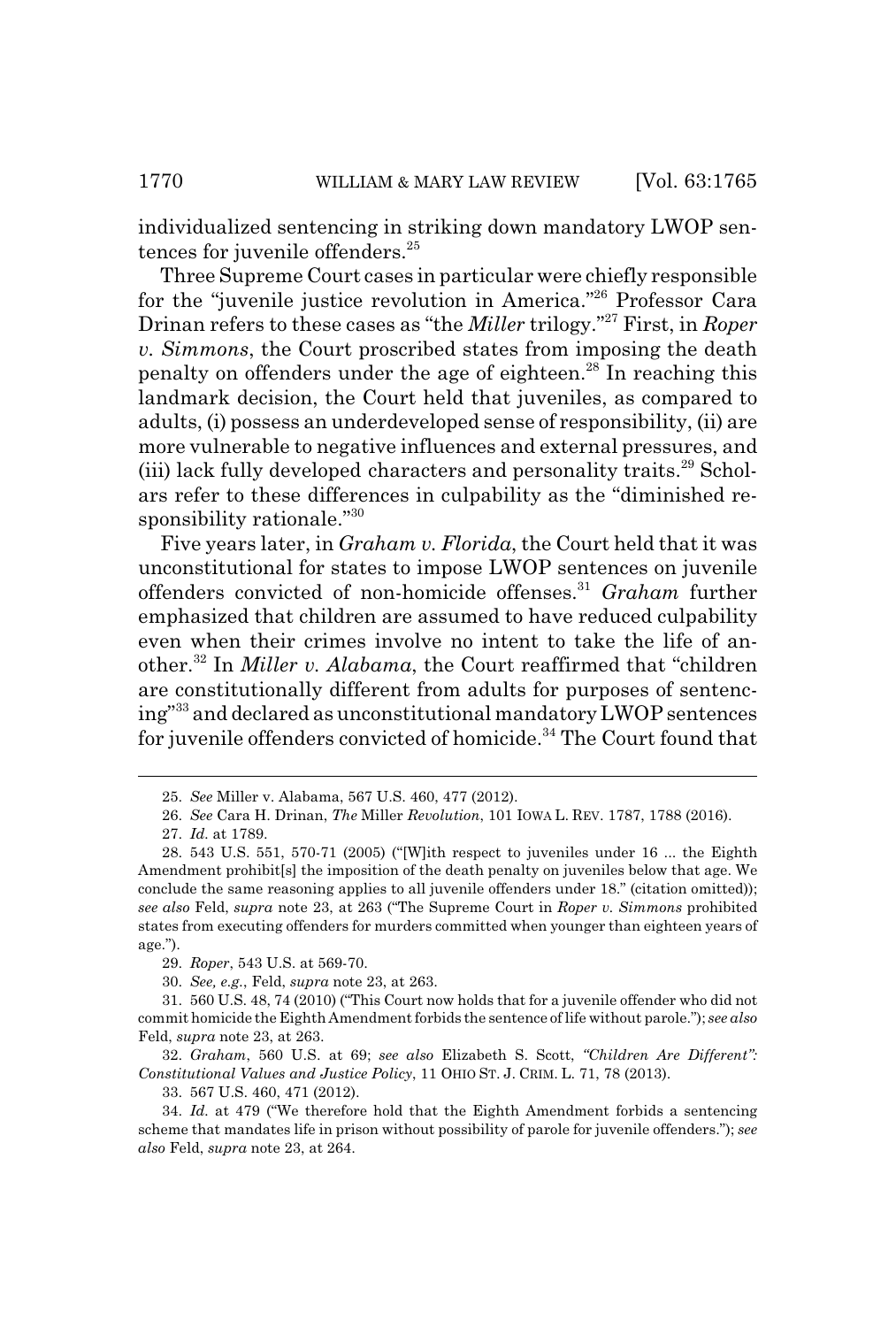#### 2022] NO CHILD LEFT BEHIND BARS 1771

the lack of discretion associated with mandatory LWOP sentences prevents judges from considering a juvenile's "immaturity, impetuosity, and failure to appreciate risks and consequences,"35 thus "pos[ing] too great a risk of disproportionate punishment."<sup>36</sup> More importantly, the *Miller* Court unequivocally declared that LWOP sentences for juveniles should be "uncommon."<sup>37</sup> In summary, it is implicit from the *Miller* trilogy that judges must engage in a "proportionality analysis" before deciding upon a juvenile's sentence.<sup>38</sup>

A few years after *Miller*, the Court's decision in *Montgomery v. Louisiana* required states to conduct individualized mitigation inquiries before LWOP sentences could be imposed.<sup>39</sup> However, the ruling only requires states to hold sentencing hearings to "separate those juveniles who may be sentenced to life without parole from those who may not."40 In other words, these hearings merely identify the juveniles "whose crimes reflect [the] permanent incorrigibility" that warrants a life sentence. $41$  Such safeguards are undoubtedly crucial for protecting those children facing life sentences. But, they do not solve the more widespread problem of mandatory minimum sentences for juveniles tried as adults.<sup>42</sup>

## *C. The Inadequacy of Eighth Amendment Protections*

There is no doubt that the *Miller* trilogy prompted states across the country to reevaluate their own sentencing laws to reflect the idea that children are different from adults.<sup>43</sup> In reaching these critical decisions, however, the Court relied almost exclusively on the Eighth Amendment's prohibition on cruel and unusual

<sup>35.</sup> *Miller*, 567 U.S. at 477.

<sup>36.</sup> *Id.* at 479.

<sup>37.</sup> *See id.*

<sup>38.</sup> *See* Scott, *supra* note 32, at 72. Such an analysis should invoke "behavioral and neurobiological research to delineate the attributes of adolescence that distinguish teenage offending from adult criminal activity." *Id.*

<sup>39. 136</sup> S. Ct. 718 (2016).

<sup>40.</sup> *Id.* at 735.

<sup>41.</sup> *Id.* at 734.

<sup>42.</sup> *See* Spooner & Vaughn, *supra* note 3, at 151.

<sup>43.</sup> *See id.* at 153; *see also* Drinan, *supra* note 26, at 1788 ("Legislatures, courts and executive actors are reconsidering the propriety of criminal laws as they apply to children in fundamental ways.").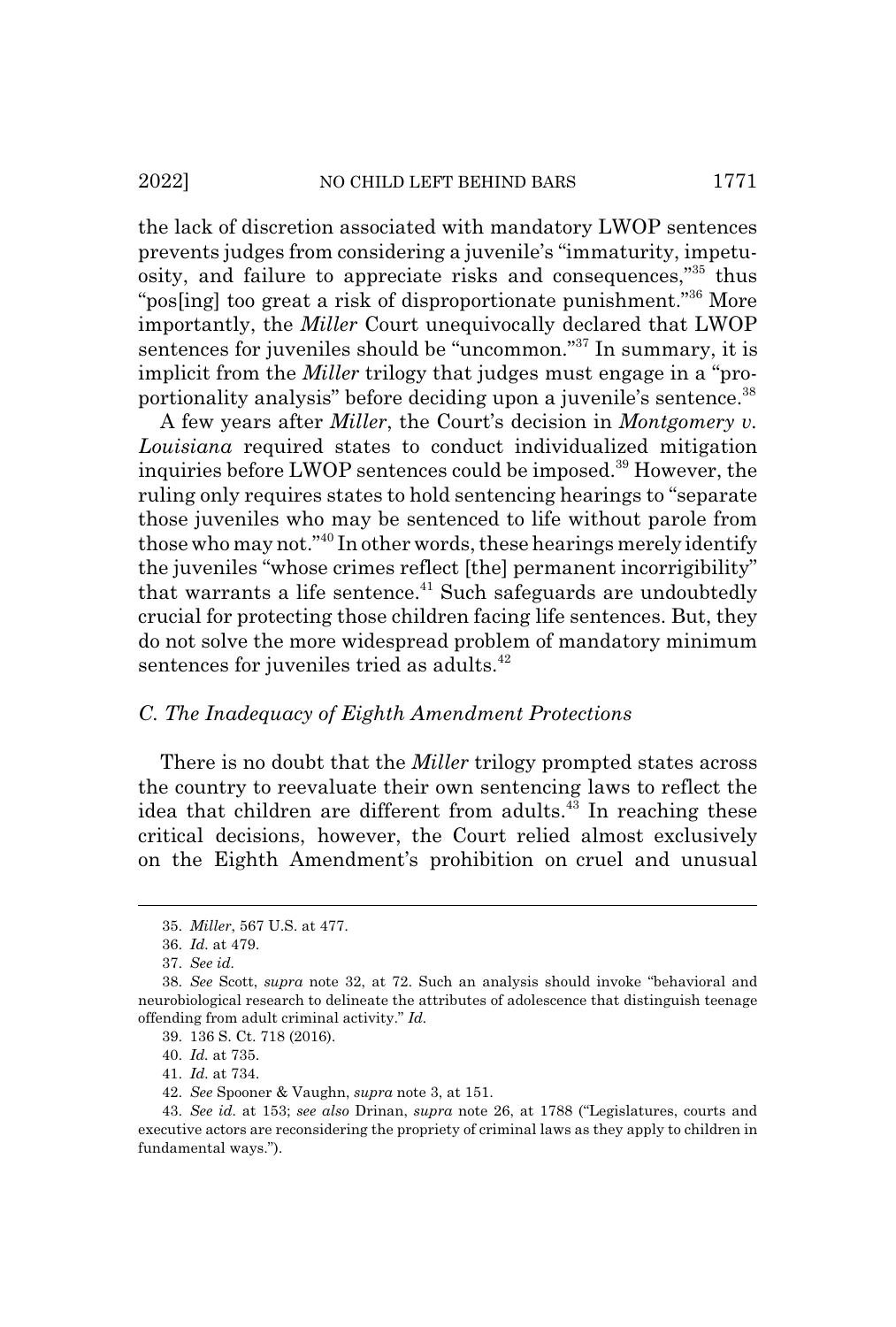punishment.44 For example, the *Graham* Court stated that "the Eighth Amendment bars ... punishments that are disproportionate to the crime committed."45 With regards to proportionality, the Court in *Miller* reaffirmed that criminal procedure laws must consider a defendant's youthfulness to pass constitutional muster.<sup>46</sup>

While the *Miller* trilogy represents an unprecedented invocation of the Eighth Amendment to protect juveniles,  $47$  its application is nonetheless limited. Though *Miller* mandated individualized consideration before a juvenile is sentenced to LWOP, theoretically, juveniles convicted of homicide could still receive LWOP even after such a hearing.48 Thus, it has been suggested that the *Miller* trilogy simply provided some boundaries within which juveniles can receive the law's harshest sentence without violating the Eighth Amendment.49 Still, some state courts have found that a child's Eighth Amendment rights are not violated when sentenced to the LWOP mandatory minimum.<sup>50</sup>

Hence, while *Miller* facilitated reform that was not possible before, $51$  this Note argues that the Eighth Amendment alone does not protect the large number of juveniles who are not being sentenced to LWOP or similarly harsh punishments. In other words, every time juveniles are prosecuted as adults, $52$  greater protections should be instituted to ensure that children are indeed afforded individualized consideration due to the differences in culpability

<sup>44.</sup> *See* Scott, *supra* note 32, at 72 ("Three times in the past seven years the Supreme Court has held that imposing harsh criminal sentences on juvenile offenders violates the Eighth Amendment prohibition of cruel and unusual punishment."). It is worth noting that the Court also invoked the Fourteenth Amendment in these cases, but did so just to explain that the Eighth Amendment was made applicable to the states by the Fourteenth Amendment's Due Process Clause. *See, e.g.*, Roper v. Simmons, 543 U.S. 551, 560 (2005).

<sup>45.</sup> Graham v. Florida, 560 U.S. 48, 59 (2010).

<sup>46.</sup> Miller v. Alabama, 567 U.S. 460, 473-74 (2012) (citing *Graham*, 560 U.S. at 76).

<sup>47.</sup> *See* Scott, *supra* note 32, at 81 ("*Graham* represents the only occasion on which the Court has categorically banned a sentence other than death on Eighth Amendment grounds.").

<sup>48.</sup> *Id.* at 76, 81.

<sup>49.</sup> *See* Drinan, *supra* note 26, at 1803.

<sup>50.</sup> *See, e.g.*, State v. Taylor G., 110 A.3d 338, 345 (Conn. 2015).

<sup>51.</sup> *See* Drinan, *supra* note 26, at 1803.

<sup>52.</sup> *See* Anne Teigen, *Juvenile Age of Jurisdiction and Transfer to Adult Court Laws*, NAT'L CONF. STATE LEGISLATURES (Apr. 8, 2021), https://www.ncsl.org/research/civil-andcriminal-justice/juvenile-age-of-jurisdiction-and-transfer-to-adult-court-laws.aspx [https://perma.cc/F546-ZUSK] (discussing states' abilities to prosecute juveniles as adults).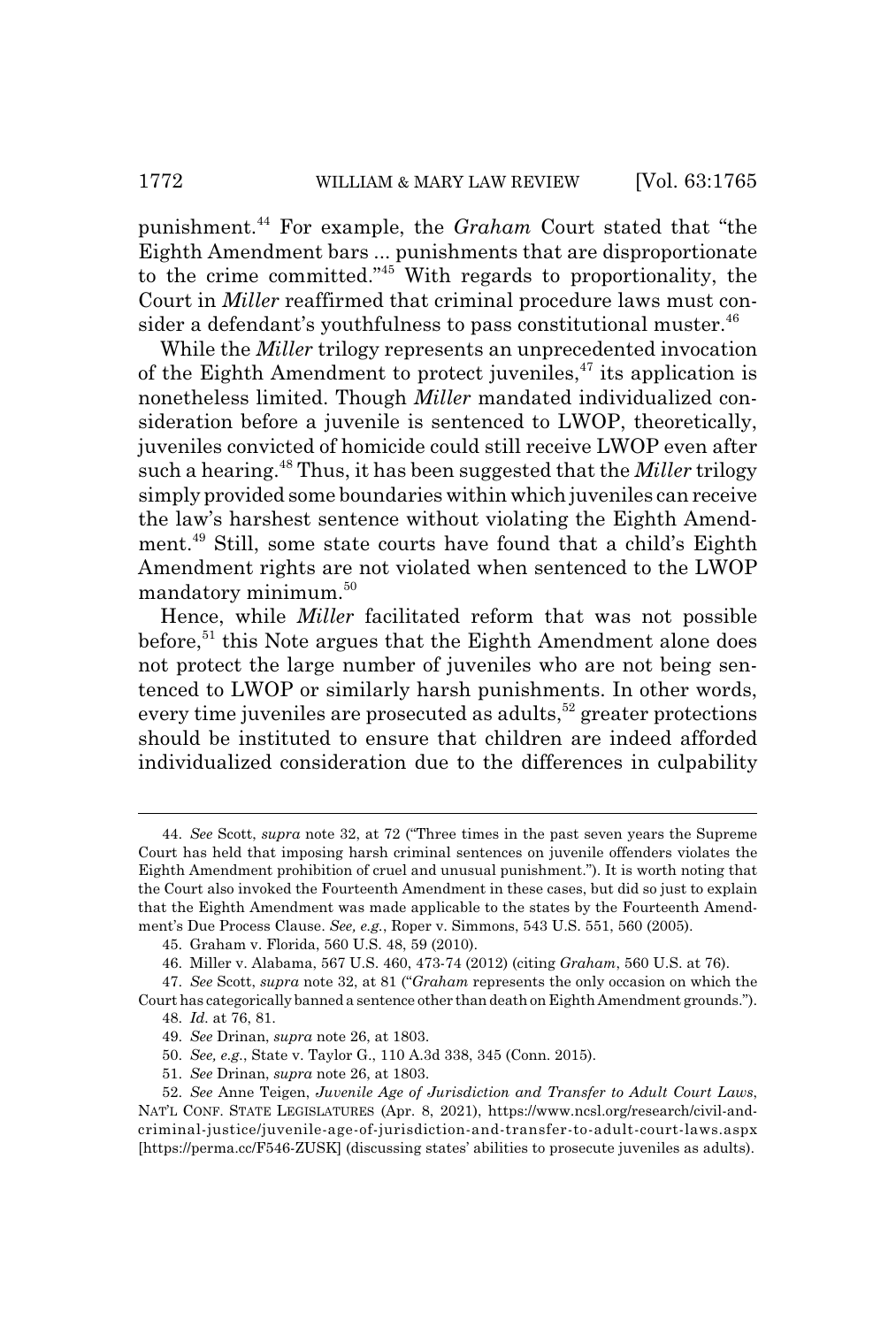between them and adults.<sup>53</sup> Therefore, even in states where juveniles are no longer subjected to mandatory minimum sentences when tried as adults, there must be other constitutional protections over the rights of juvenile offenders during sentencing in general, particularly after being transferred to adult court.

### II. OVERVIEW OF TRANSFER LAWS AND HB 744

This Part details how transfer laws enable states to charge juveniles as adults. It then examines Virginia's own transfer laws before explaining how HB 744 changes the way judges can sentence juveniles tried as adults in the Commonwealth.

## *A. Overview of Transfer Laws*

Currently, all fifty states have transfer laws that allow or mandate juvenile offenders to be tried in adult court for committing serious crimes.<sup>54</sup> These transfer laws apply regardless of a juvenile's age.<sup>55</sup> By far, the most common form of transfer law provides juvenile courts the discretion, often after a prosecutor's motion, to waive juvenile jurisdiction.<sup>56</sup> As noted in *Miller*, there is cause for concern when judges or prosecutors are given broad discretion during the transfer process.57 Such concern partially stems from the fact that judges are not given the full picture of a juvenile's unique circumstances during the pretrial stages.<sup>58</sup>

After *Miller*, several states responded by enacting meaningful reform.59 In 2020, eight years after *Miller* was decided, there was still momentum among the states in favor of reform.<sup>60</sup> For example, Virginia increased the age at which a prosecutor can directly charge

<sup>53.</sup> *See* Roper v. Simmons, 543 U.S. 551, 569-70 (2005).

<sup>54.</sup> Teigen, *supra* note 52.

<sup>55.</sup> *Id.*

<sup>56.</sup> *See* GRIFFIN ET AL., *supra* note 6, at 2.

<sup>57.</sup> *See* Miller v. Alabama, 567 U.S. 460, 487-88 (2012).

<sup>58.</sup> *Id.* at 488.

<sup>59.</sup> *See* Drinan, *supra* note 26, at 1816.

<sup>60.</sup> *See* Brian Evans, *It's Not All Bad. Really...*, CAMPAIGN FOR YOUTH JUST. (Mar. 13, 2020), http://www.campaignforyouthjustice.org/news/blog/item/it-s-not-all-bad-really [https:// perma.cc/Y6FR-LCWC] ("[G]ood legislation to reduce the number of children transferred to the adult court ... has started to move in state legislatures.").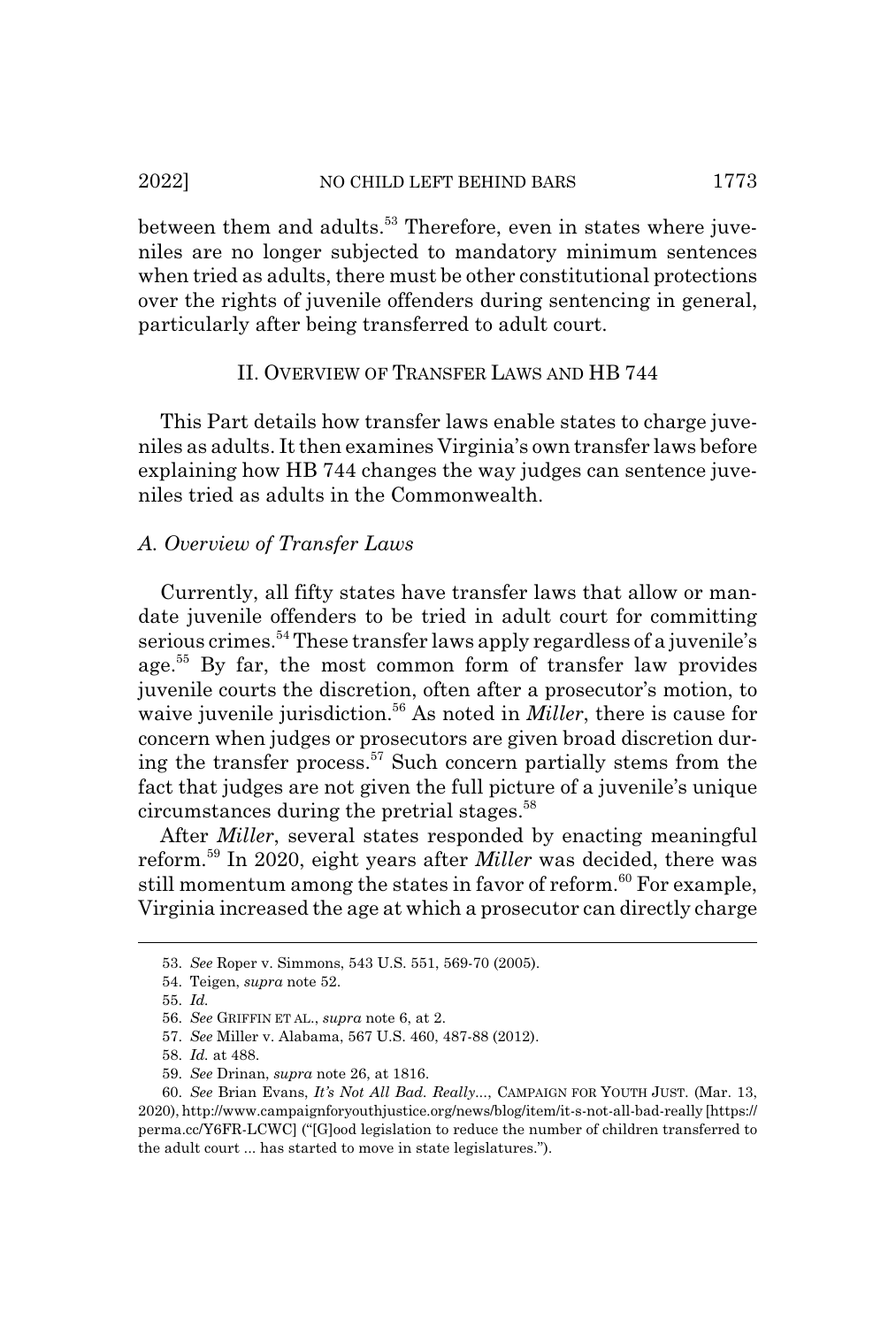## 1774 WILLIAM & MARY LAW REVIEW [Vol. 63:1765]

a juvenile in adult criminal court.<sup>61</sup> While much work has been done to keep juveniles out of the adult system, presently, juveniles may still be charged in adult court in all fifty states.<sup>62</sup> Moreover, few states have addressed whether juveniles may also be subject to mandatory minimum sentences once they are transferred to adult  $court<sub>63</sub>$  and a majority of states still allow mandatory minimums for juveniles convicted of homicide.<sup>64</sup> Therefore, this Note focuses on the protections that juveniles should receive when tried as adults in criminal courts by using Virginia sentencing laws as an example.

#### *B. Background of HB 744*

In Virginia, once a juvenile is transferred to adult court, he or she faces the possibility of higher sentences and the likelihood of being sent to adult prison.<sup>65</sup> When HB 744 was passed in March 2020, Virginia became the first state in the nation to allow judges to depart from the mandatory minimum sentence when sentencing juveniles in adult court.<sup>66</sup> The new law provides courts the discretion to "depart from any mandatory minimum sentence required by law"67 and requires judges to "consider (i) the juvenile's exposure to adverse childhood experiences, early childhood trauma, or any child welfare agency and (ii) the differences between juvenile and adult offenders."68 According to the author of the bill, Delegate Vivian Watts, at the time of the bill's passage, approximately 90 percent of children tied up in the criminal justice system had experienced a minimum of two traumatic events during their early childhood.<sup>69</sup>

<sup>61.</sup> *Id.*

<sup>62.</sup> *See* Teigen, *supra* note 52.

<sup>63.</sup> *See* QUINNIPIAC U. SCH. OF L. JUV. SENT'G PROJECT, ENDING MANDATORY MINIMUM SENTENCES FOR CHILDREN 2-3 (2020), https://juvenilesentencingproject.org/wp-content/up loads/model\_reforms\_ending\_mandatory\_minimums\_for\_children.pdf [https://perma.cc/ 8HMB-NE76] (providing only five examples of state legislatures addressing the issue).

<sup>64.</sup> *See* Spooner & Vaughn, *supra* note 3, at 151.

<sup>65.</sup> M. Randell Scism, Comment, *Children Are Different: The Need for Reform of Virginia's Juvenile Transfer Laws*, 22 RICH. PUB. INT. L. REV. 445, 452-53 (2019). In Virginia, there are three ways to transfer a juvenile to adult court: (1) judicial discretionary waiver; (2) certification; and (3) mandatory waiver. *Id.* at 448.

<sup>66.</sup> *See* Watts, *supra* note 8.

<sup>67.</sup> VA. CODE ANN. § 16.1-272(A)(3) (2021).

<sup>68.</sup> *Id.* § 16.1-272(D).

<sup>69.</sup> Watts, *supra* note 8.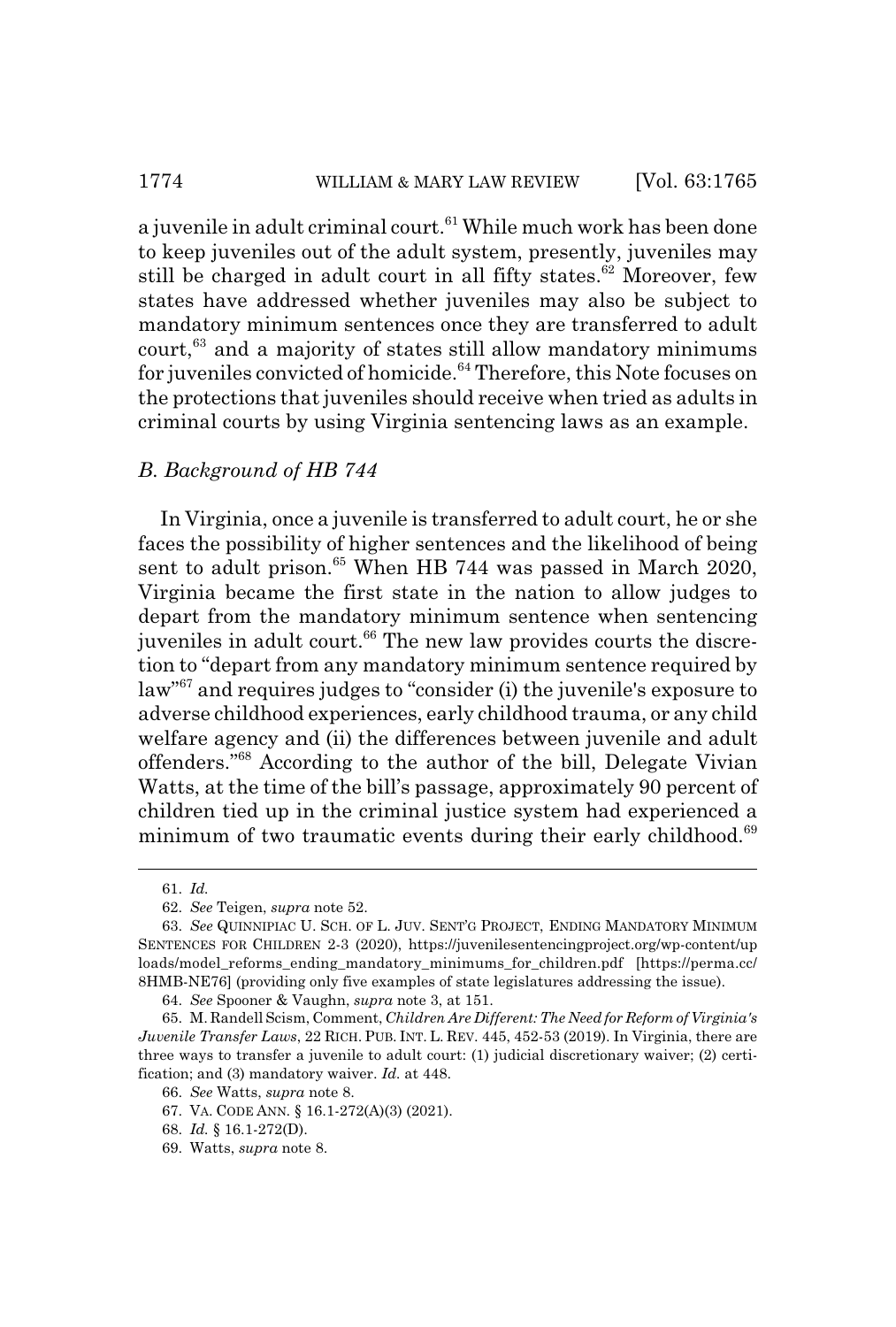With such jarring statistics in mind, Delegate Watts authored HB 744 to allow judges to consider a minor's exposure to adverse childhood experiences, and the resulting trauma, before imposing a sentence.<sup>70</sup> Put differently, HB 744 provides judges with full discretion to depart from any mandatory minimum sentence that would have applied to adults when sentencing a juvenile in adult court.<sup>71</sup>

While HB 744 created a "paradigm shift"<sup>72</sup> in juvenile sentencing laws in Virginia, this Note argues that it does not go far enough. Delegate Watts herself admitted that the new law still allows judges to impose the statutory minimum, so long as the court considers the juvenile's trauma and childhood experiences before sentencing.<sup>73</sup> Such discretion, even after a mandated "consideration," still gives judges too much leeway to impose comparatively harsher sentences on juveniles transferred to adult court. Therefore, while HB 744 gives judges new freedom to veer away from the mandatory minimum, judges have to be given more guidance while exercising their discretion during sentencing. To provide such guidance, this Note argues that Virginia judges must henceforth apply the principles of strict scrutiny when sentencing juveniles tried in adult court. In other words, judges must apply the standard awarded to suspect classes and ensure that their sentences are narrowly tailored to serve a compelling governmental interest.<sup>74</sup>

## III. *CAROLENE PRODUCTS*' FOOTNOTE FOUR AND SUSPECT CLASSES

Under the Equal Protection Clause of the Fourteenth Amendment, no state shall "deny to any person within its jurisdiction the equal protection of the laws."75 The idea that the Equal Protection Clause affords some classifications of individuals more rigorous review than others is drawn from Footnote Four of the Supreme

<sup>70.</sup> *See id.*

<sup>71.</sup> *Id.*

<sup>72.</sup> *Id.*

<sup>73.</sup> *Id.*

<sup>74.</sup> *See* Bedi, *supra* note 10, at 303.

<sup>75.</sup> U.S. CONST. amend. XIV, § 1.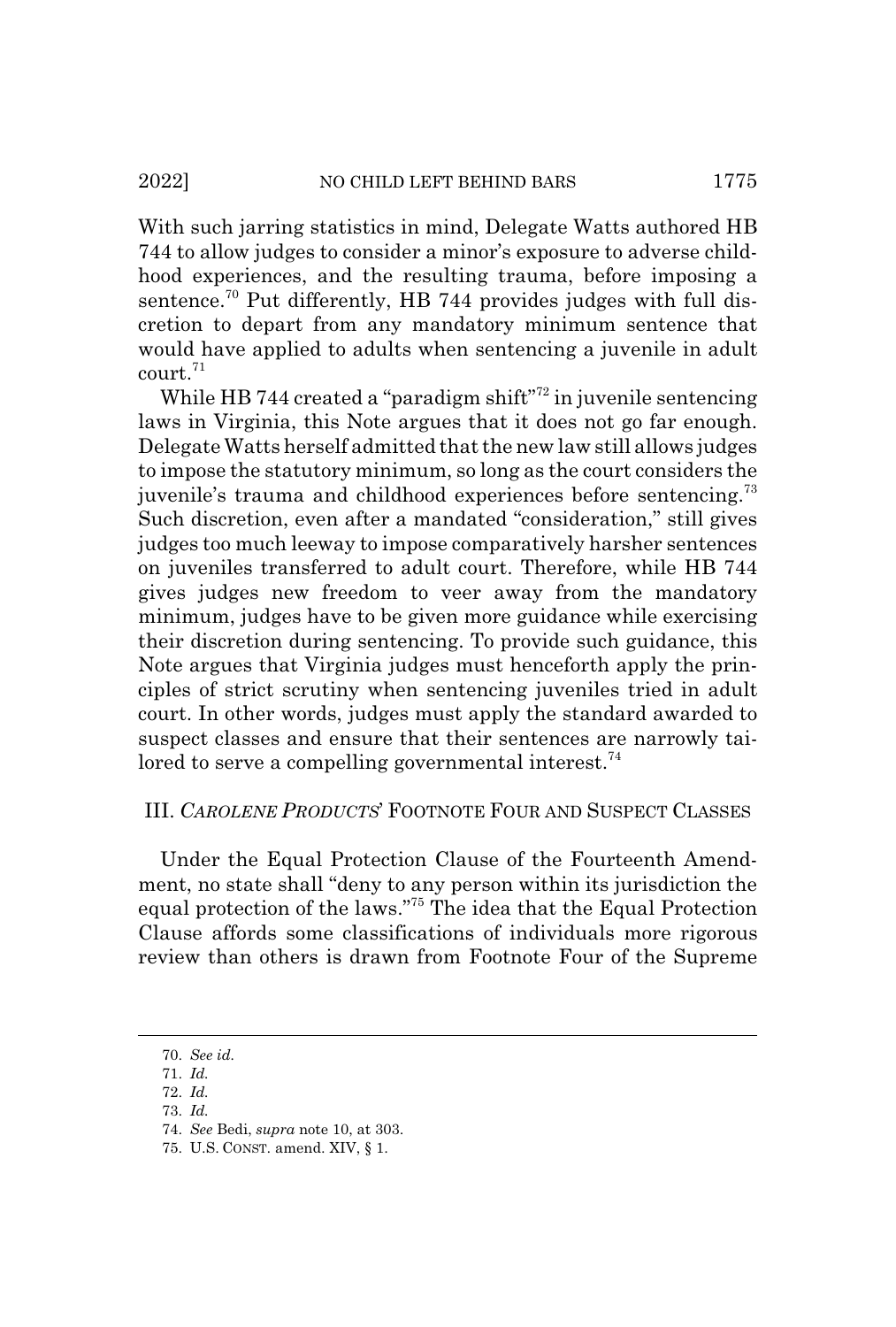Court's *United States v. Carolene Products Co.* decision.<sup>76</sup> This Part first explains the history behind suspect classes. It then explores the possibility of additional suspect classes and why juvenile offenders must be considered a suspect class.

## *A. History of Suspect Classifications*

Footnote Four of the *Carolene Products* decision (henceforth referred to as "Footnote Four") is unequivocally the most wellknown footnote in all of constitutional law.<sup>77</sup> Footnote Four famously invokes the idea that "discrete and insular minorities" should be awarded a more "searching judicial inquiry" over laws that infringe upon their rights due to the fact that these groups are unable to partake in the political process.78 Such limitations on political participation might be a direct result of the minority group's diminished capacity to form political alliances with larger groups within the political process, thereby rendering them politically powerless.79 Thus, the footnote established the foundation for judicial review of "legislation which affects those ... for whom the democratic process does not work fairly."80 In such instances, the "courts have a duty to step in to end the unfair treatment."<sup>81</sup>

Unfortunately, the revolutionary footnote "did not specify what precisely constituted such a minority" group that deserved heightened scrutiny.<sup>82</sup> It was equally uncertain whether a failure of the political process to protect such minority groups was dispositive to warrant special consideration, or if evidence of affirmative prejudice was also necessary for such protections.<sup>83</sup> Eventually, the Supreme Court introduced "suspect classifications" of groups that warrant

<sup>76.</sup> Marcy Strauss, *Reevaluating Suspect Classifications*, 35 SEATTLE U. L. REV. 135, 143 (2011).

<sup>77.</sup> *See* Felix Gilman, *The Famous Footnote Four: A History of the* Carolene Products *Footnote*, 46 S. TEX. L. REV. 163, 165 (2004).

<sup>78.</sup> United States v. Carolene Prods. Co., 304 U.S. 144, 152 n.4 (1938).

<sup>79.</sup> *See* Heather L. McKay, Note, *Fighting for Victoria: Federal Equal Protection Claims Available to American Transgender Schoolchildren*, 29 QUINNIPIAC L. REV. 493, 504 (2011).

<sup>80.</sup> Gilman, *supra* note 77, at 165-66.

<sup>81.</sup> McKay, *supra* note 79, at 504.

<sup>82.</sup> Strauss, *supra* note 76, at 144.

<sup>83.</sup> *Id.*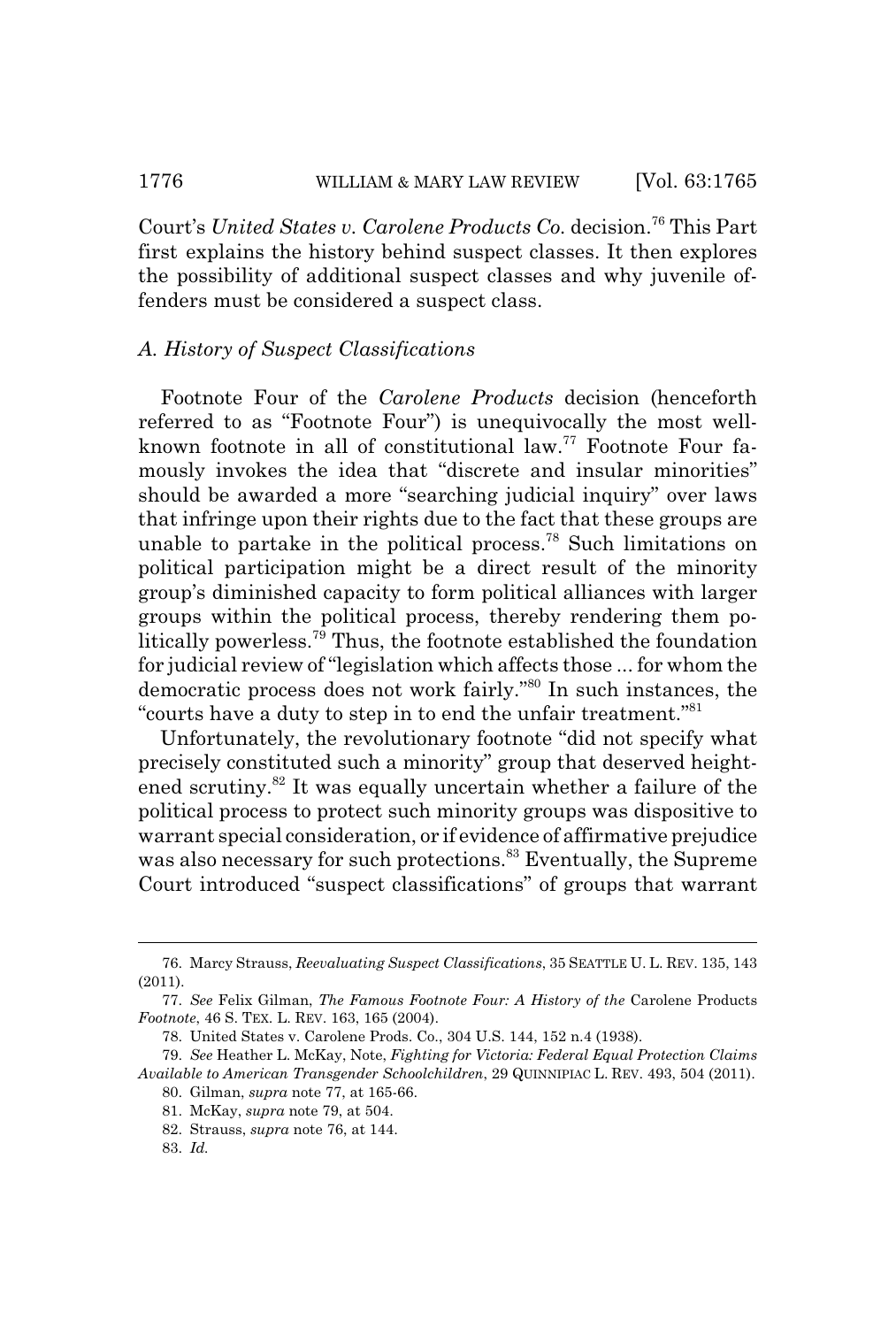strict judicial scrutiny.<sup>84</sup> Such examples include race, national origin, alienage, and illegitimacy.<sup>85</sup> Classifications based on race were the first to be deemed suspect.<sup>86</sup> A few years later, in *Graham v. Richardson*, the Supreme Court extended suspect class status to aliens,  $87$  but neglected to expound on its reasons for doing so.  $88$ 

Notwithstanding the Supreme Court's lack of guidance, a list of relevant, but not exhaustive, factors for determining suspect classifications has been inferred from the Court's subsequent jurisprudence on the matter.89 These factors are: (i) evidence of prejudice or historical discrimination suffered by the class; (ii) political powerlessness signaling the class's inability to effect change through political means; and (iii) the immutability of the class's particular defining trait.<sup>90</sup> The more factors that a group meets, the more likely the reviewing court will find the group to be a suspect class and subject their equal protection claims to strict scrutiny.<sup>91</sup> If only some factors are met, there is a possibility that the group will be considered quasi-suspect instead, $92$  subjecting its equal protection claims to only intermediate scrutiny.<sup>93</sup> With these factors in mind, several arguments have been made regarding the possibility of other groups being awarded suspect or quasi-suspect status.

<sup>84.</sup> *See* San Antonio Indep. Sch. Dist. v. Rodriguez, 411 U.S. 1, 16 (1973).

<sup>85.</sup> *Id.* at 61 (Stewart, J., concurring); *see also* Selene C. Vázquez, Note, *The Equal Protection Clause & Suspect Classifications: Children of Undocumented Entrants*, 51 U.MIA. INTER-AM. L. REV. 63, 88 (2020).

<sup>86.</sup> Vázquez, *supra* note 85, at 75 ("The first established suspect classification ... was race."). In *Korematsu v. United States*, the Court definitively declared that classifications based on race were "immediately suspect" and subject to "the most rigid scrutiny." 323 U.S. 214, 216 (1944). Later, in *McLaughlin v. Florida*, the Court reaffirmed that racial classifications were "constitutionally suspect." 379 U.S. 184, 192 (1964) (quoting Bolling v. Sharpe, 347 U.S. 497, 499 (1954)).

<sup>87. 403</sup> U.S. 365, 372 (1971) ("Aliens ... are a prime example of a 'discrete and insular' minority for whom such heightened judicial solicitude is appropriate." (citation omitted)).

<sup>88.</sup> *See* Ben Geiger, Comment, *The Case for Treating Ex-Offenders as a Suspect Class*, 94 CALIF. L. REV. 1191, 1209 (2006).

<sup>89.</sup> *See, e.g.*, Vázquez, *supra* note 85, at 80. Scholars have also referred to these factors as the "traditional indicia of suspectness." Geiger, *supra* note 88, at 1206.

<sup>90.</sup> Vázquez, *supra* note 85, at 80; *see also* Geiger, *supra* note 88, at 1206.

<sup>91.</sup> Vázquez, *supra* note 85, at 80.

<sup>92.</sup> *Id.*

<sup>93.</sup> *See id.* at 72. For example, gender is a quasi-suspect classification. Strauss, *supra* note 76, at 146. Under intermediate scrutiny, "the Court asks if the law is substantially related to an important governmental purpose." Bedi, *supra* note 10, at 303.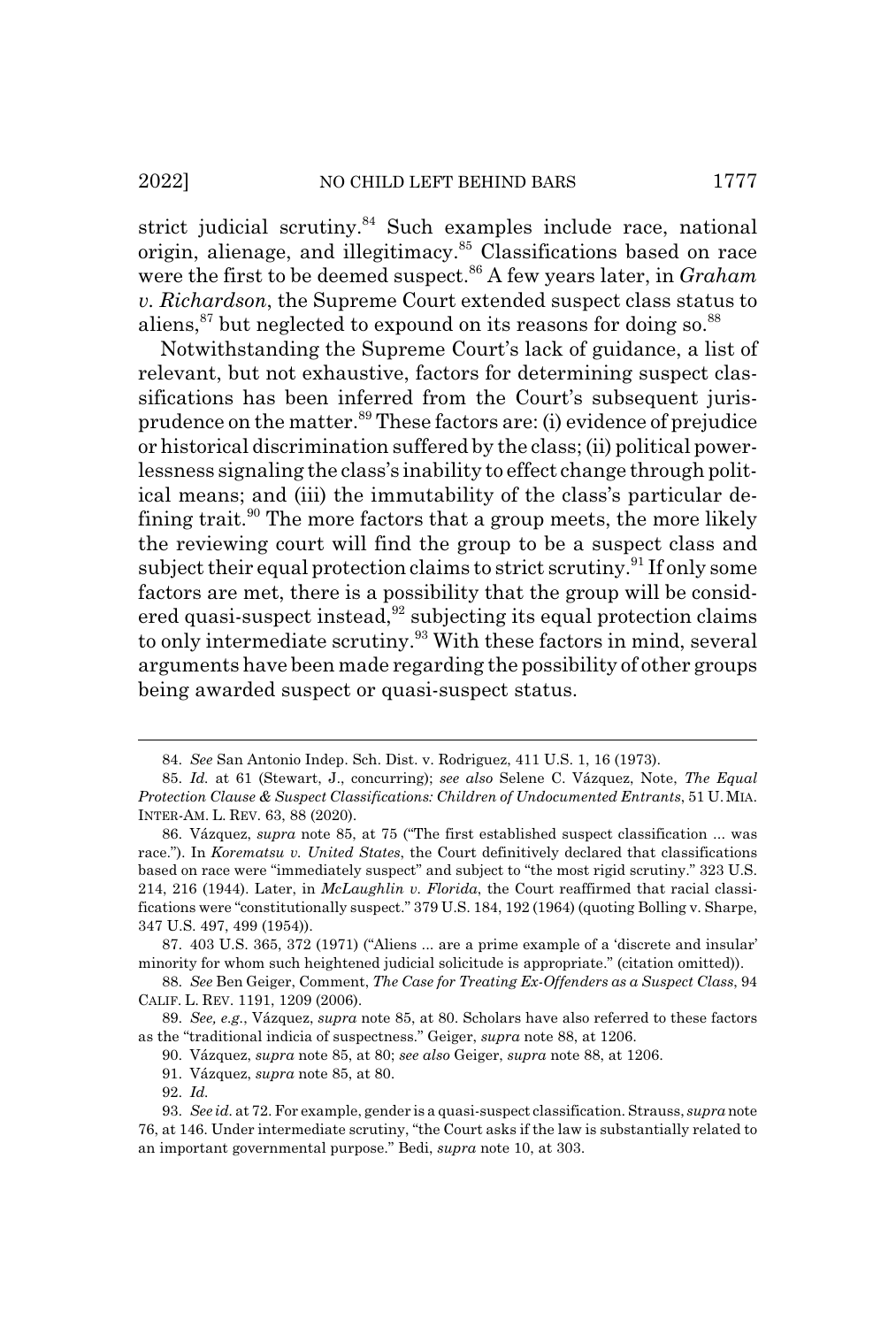## *B. Arguments for an Expansion of Suspect or Quasi-Suspect Classifications*

Experts frequently lobby for more groups to be awarded suspect or quasi-suspect status. Ex-offenders have been identified as a possible group that should be treated as a suspect class that receives heightened scrutiny.94 Central to this argument is the fact that ex-offenders, as a class, have historically faced discrimination in the United States.<sup>95</sup> Furthermore, significant societal barriers prevent ex-offenders from disassociating from their label<sup>96</sup> and partaking in the political process through voting. $97$ 

Attempts have also been made to classify youths under the age of eighteen as a suspect class because of their inability to vote.<sup>98</sup> Although the Supreme Court has yet to rule on the issue,  $99$  Justice Thurgood Marshall wrote in his concurring opinion in *City of Cleburne v. Cleburne Living Center, Inc.* that he was "not aware of any suggestion that legislation affecting [minors] be viewed with the suspicion of heightened scrutiny."100 Lower courts have suggested that children, in general, do not qualify as a suspect class without a greater showing of the "need [for] extraordinary protection from the majoritarian political process."101 As a result, there is a possibility that children who share certain characteristics may be awarded heightened scrutiny.

In *Plyler v. Doe*, the Supreme Court contemplated such a possibility when the Court invalidated a Texas law that gave local school districts the authority to deny undocumented children access to free public education.102 Because the law outwardly discriminated

<sup>94.</sup> *See* Geiger, *supra* note 88, at 1193 ("[A] reasonable interpretation of the Equal Protection Clause demands that ex-offenders be accorded suspect status.").

<sup>95.</sup> *Id.* at 1225. For example, before the 1960s, several laws prevented ex-offenders from making contracts or suing in civil court. *Id.*

<sup>96.</sup> *See id.* at 1224. Laws allowing ex-offenders to erase a criminal conviction from their criminal history are only available in fewer than half the states. *See id.* at 1219.

<sup>97.</sup> *See id.* at 1191.

<sup>98.</sup> *See, e.g.*, Brown v. Heckler, 589 F. Supp. 985, 990 (E.D. Pa. 1984).

<sup>99.</sup> Ramos v. Town of Vernon, 353 F.3d 171, 181 & n.4 (2d Cir. 2003).

<sup>100. 473</sup> U.S. 432, 472 n.24 (1985) (Marshall, J., concurring in part and dissenting in part).

<sup>101.</sup> *Brown*, 589 F. Supp. at 991. The court found that children, simply by virtue of their age, do not belong to a group that has faced "a history of purposeful or unequal treatment" or has been subjected to "unique disabilities on the basis of stereotyped characteristics." *Id.* 102. 457 U.S. 202, 205, 230 (1982).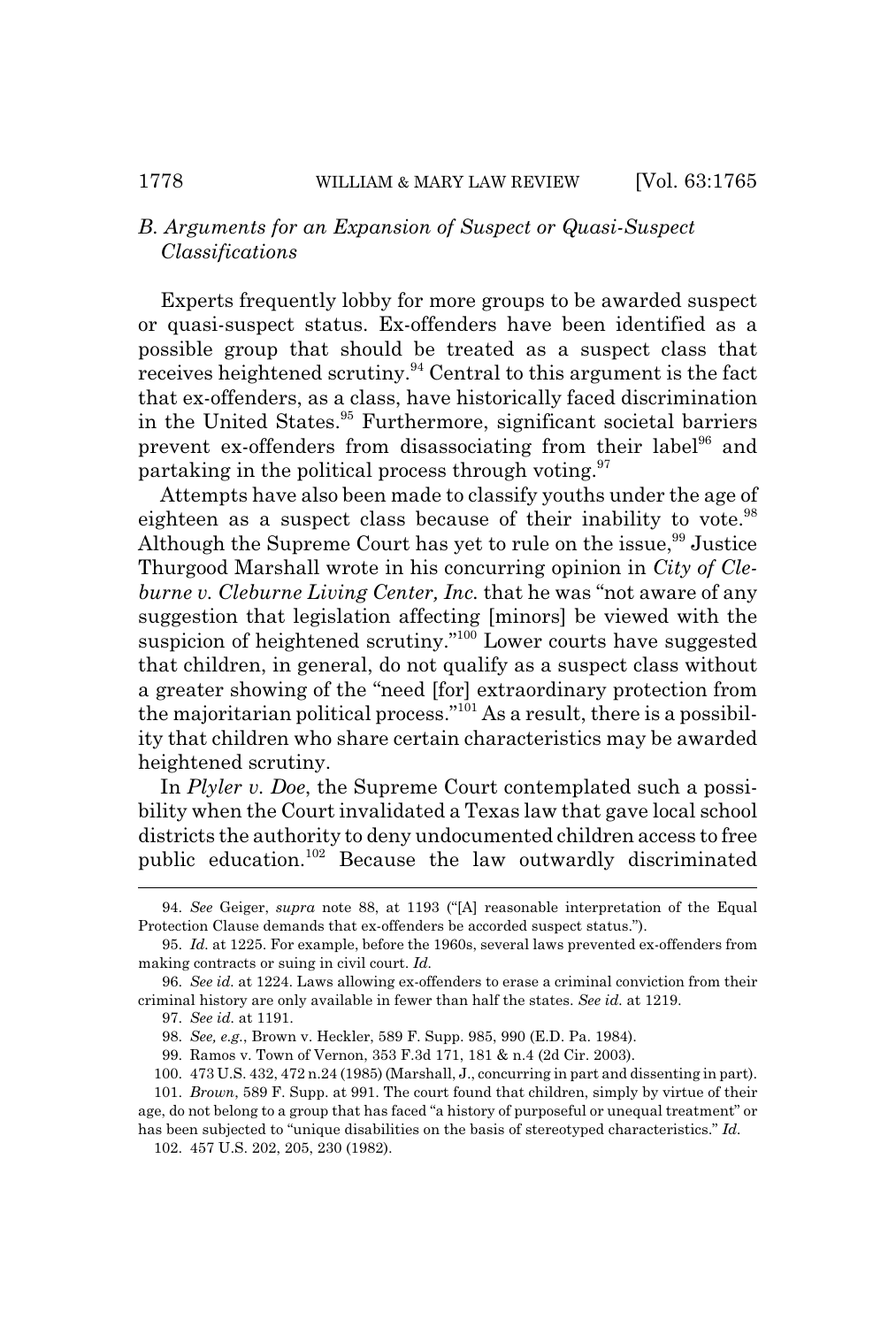against undocumented children, who the court considered a "discrete class,"103 Texas had to show that the law "further[ed] some substantial state interest," a burden the state could not meet. $^{104}$ 

Building upon *Plyler*, Selene Vázquez has argued that undocumented children should actually be considered a suspect class instead.105 Undocumented children should be viewed separately from undocumented adults because they are not responsible for their undocumented status.<sup>106</sup> Rather, their legal status is a result of "the violation of a third party and not their own volition."107 Nonetheless, undocumented children still face the discrimination and stereotyping historically directed toward immigrants,<sup>108</sup> and they are precluded from the political process because of their age and legal status.109

Similarly, Heather McKay has advocated for transgender students to be considered a quasi-suspect class for the purposes of equal protection.<sup>110</sup> Transgender individuals have suffered discrimination on many levels in the United States, $^{111}$  especially during their youth.112 Not only does federal law falsely associate being transgender with disorders such as pedophilia,<sup>113</sup> but transgender employees have also faced an alarming amount of workplace discrimination.<sup>114</sup> Moreover, in addition to being too young to vote themselves, evidence suggests that biases and misunderstandings

<sup>103.</sup> *Id.* at 220, 223 (describing the undocumented status as "a legal characteristic over which children can have little control").

<sup>104.</sup> *Id.* at 230. Such a burden most closely mirrors intermediate scrutiny, leading to the inference that undocumented children are at least a quasi-suspect class. *See supra* notes 92-93 and accompanying text.

<sup>105.</sup> *See* Vázquez, *supra* note 85, at 104.

<sup>106.</sup> *See id.*

<sup>107.</sup> *See id.* at 82.

<sup>108.</sup> *See id.* at 96.

<sup>109.</sup> *See id.* at 99.

<sup>110.</sup> McKay, *supra* note 79, at 503.

<sup>111.</sup> *Id.* at 509.

<sup>112.</sup> *Id.* at 510-11 ("Transgender students ... face even more harassment in schools than their gay, lesbian, and bisexual peers.").

<sup>113.</sup> *See* 42 U.S.C. § 12211(b)(1) (establishing that the term "disability" does not include "transsexualism, pedophilia ... gender identity disorders not resulting from physical impairments, or other sexual behavior disorders"); McKay, *supra* note 79, at 508 (arguing that there is no evidence to prove a causal link between transgender identity and pedophilia).

<sup>114.</sup> McKay, *supra* note 79, at 509 ("When employers detect an applicant's transgender identity, it is not uncommon for them to refuse to interview or hire that applicant.").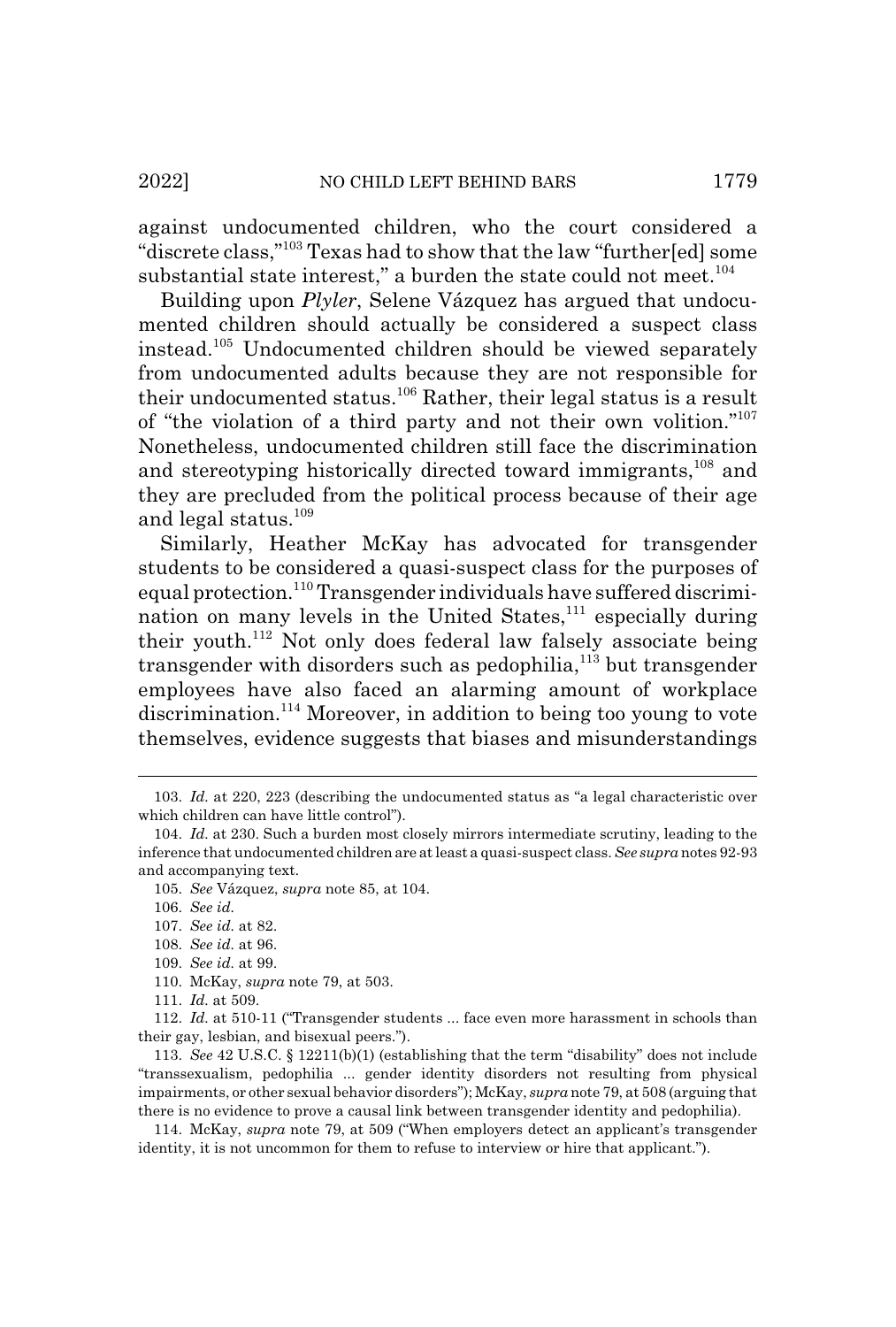might hinder parents and other adults from adequately representing the interests of transgender youths in the political process. $115$ 

Lastly, Spencer Klein has called for juvenile sex offenders to receive heightened scrutiny.116 Through a joint analysis of both the principles of Footnote Four and the four rationales behind the judicial presumption that state and federal laws are consti $tutional,$ <sup>117</sup> Klein argues that laws burdening juvenile sex offenders should at least be reviewed under the "rational basis plus" level of scrutiny.<sup>118</sup>

As the aforementioned examples illustrate, there are strong arguments for the expansion of suspect and quasi-suspect classes to include groups of children who experience similar levels of prejudice and political powerlessness and who share certain immutable traits.

#### *C. Juvenile Offenders as a Suspect Class*

It is crucial to reiterate that this Note maintains that juvenile offenders tried as adults in Virginia must be considered a suspect class in order to require judges to apply the principles of strict scrutiny before sentencing. Therefore, the "class" at issue is limited to juveniles in Virginia who have been transferred to the adult court system. It is further assumed that these juveniles will go on to be sentenced and thereby be considered "ex-offenders" upon release. When analyzing whether this category of juveniles deserves suspect

<sup>115.</sup> *Id.* at 515-16.

<sup>116.</sup> Spencer Klein, Note, *The New Unconstitutionality of Juvenile Sex Offender Registration: Suspending the Presumption of Constitutionality for Laws that Burden Juvenile Offenders*, 115 MICH. L. REV. 1365, 1368 (2017). While juvenile sex offenders, on the surface, meet the requirements to be a suspect class, such a classification has never been recognized by courts. *Id.* at 1376-77.

<sup>117.</sup> *See id.* at 1378. Examination of the four rationales reveals that they do not apply to laws that burden juvenile sex offenders. *Id.* at 1378-82. For example, one of the rationales, the idea that laws are presumed to be constitutional because legislatures are democratically accountable, is inapplicable because juvenile offenders have no say in a law's passage. *Id.* at 1379. Thus, laws that burden juvenile sex offenders are not constitutional per se and require heightened scrutiny. *See id.* at 1388.

<sup>118.</sup> *Id.* at 1389. Under "rational basis plus" scrutiny, "the existence of animus toward a particular community overrides any rational basis that might exist for the legislation and renders the law constitutionally invalid." *Id.* at 1388-89.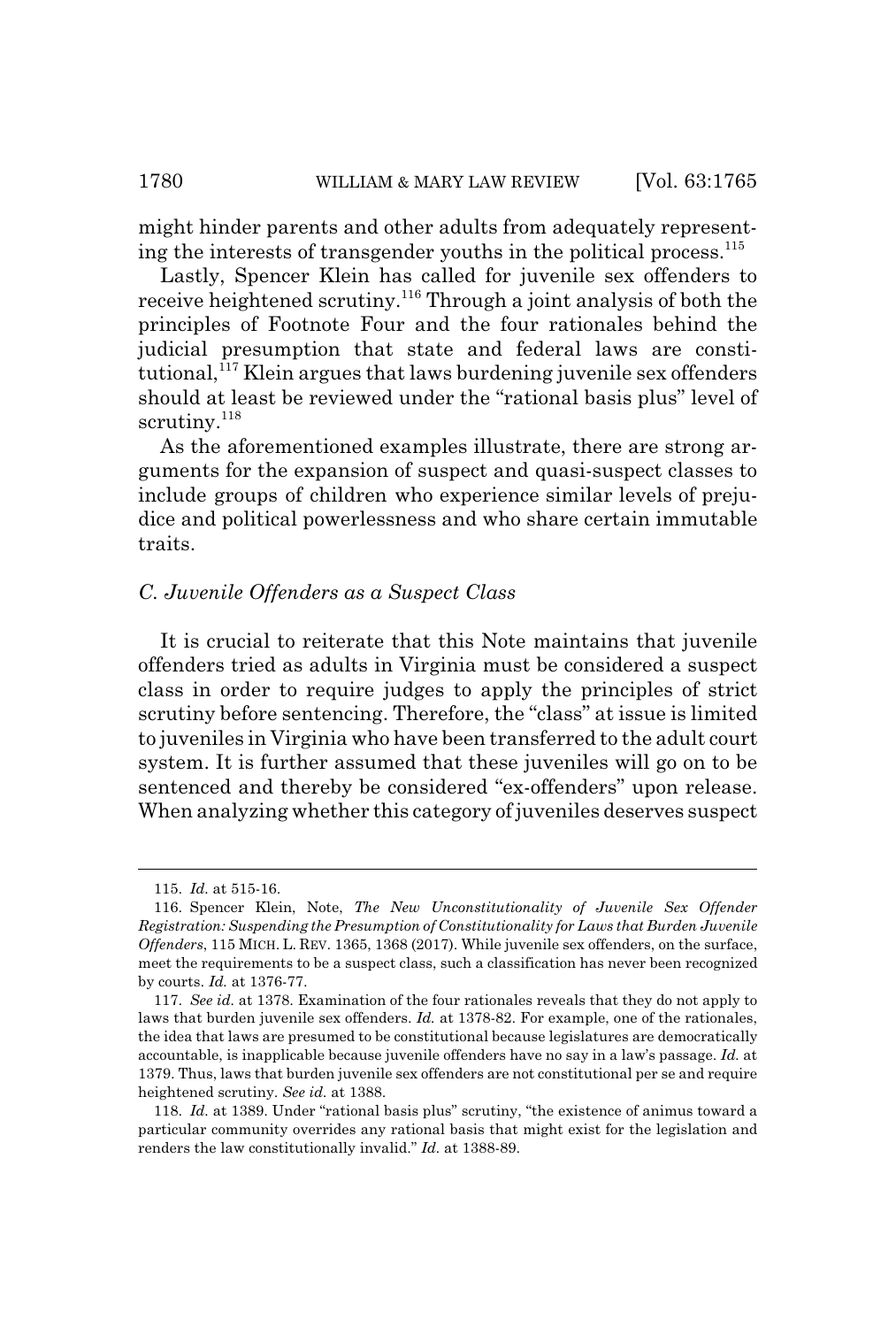classification, this Note considers the suspect class factors<sup>119</sup> as they relate to the juveniles' status as offenders being tried in adult court, as well as the inevitability of their status as ex-offenders upon release. As discussed below, the class's immutable "trait"120 of being labeled an ex-offender is especially significant in the face of arguments that age itself is not an immutable trait because all juveniles do eventually turn eighteen.<sup>121</sup>

Having defined the exact constituents of the class at issue (henceforth referred to simply as "juvenile offenders"), as well as the factors that will be examined, this Note argues that this class of juvenile offenders must be a protected, suspect class. To substantiate this claim, this Section explains how juvenile offenders (i) have encountered prejudice or historical discrimination,(ii) are politically powerless, and (iii) have defining immutable traits. $122$ 

## *1. Juvenile Offenders Have Faced Historical Discrimination*

"[I]n order to be deemed suspect, the members of the class must experience a history of discrimination."123 There is no question juvenile offenders have faced a history of discrimination. There has always been a stigma surrounding juveniles appearing in court.<sup>124</sup> Such stigma initiated the development of juvenile courts catered to the needs of children, where more measures were put in place to protect juveniles' privacy.125 Thus, even before sentencing, juvenile offenders already face prejudice without serving a single minute of their sentences. Such discrimination continues even after juveniles exit the juvenile justice system.

<sup>119.</sup> *See supra* note 90 and accompanying text.

<sup>120.</sup> McKay, *supra* note 79, at 505 (using the word "trait" to describe a quality that all members of the suspect class possess).

<sup>121.</sup> *See infra* notes 175-77 and accompanying text. To clarify, the other immutable "trait" juvenile offenders possess is their inability to vote because of age.

<sup>122.</sup> *See* Vázquez, *supra* note 85, at 80; *see also* Geiger, *supra* note 88, at 1206.

<sup>123.</sup> McKay, *supra* note 79, at 505.

<sup>124.</sup> *See* Anne Rankin Mahoney, *The Effect of Labeling upon Youths in the Juvenile Justice System: A Review of the Evidence*, 8 LAW & SOC'Y REV. 583, 583 (1974) ("Treatment-oriented reformers ha[ve] been concerned for many years about the potentially harmful effects upon individuals of arrest, court appearance, and incarceration.").

<sup>125.</sup> *Id.* (describing the "efforts in the juvenile court to minimize stigmatization by having informal procedures, hearings closed to the public and press, and limited access to court records").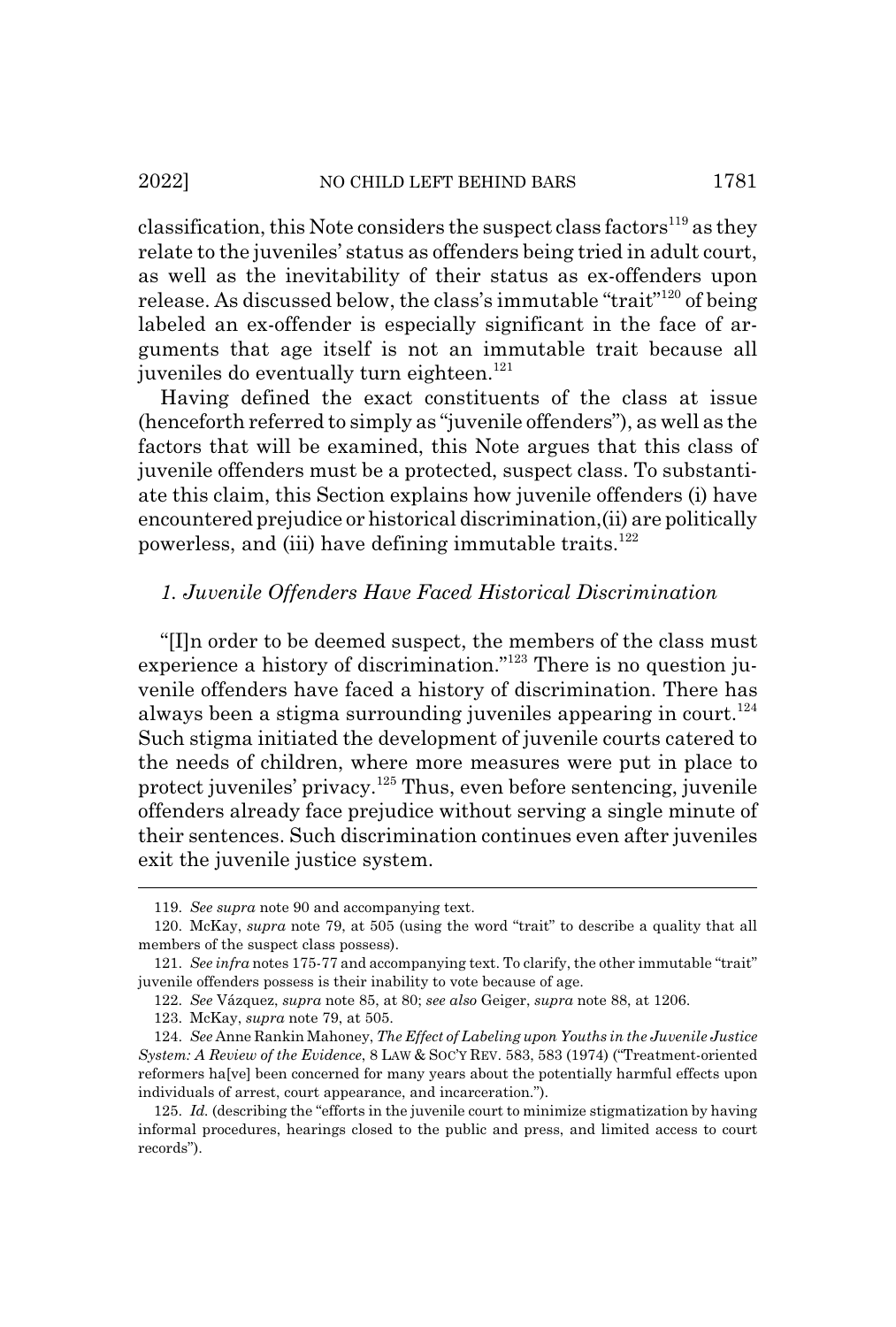Ex-juvenile offenders experience multiple short- and long-term consequences as a result of their contact with courts.126 Such youths are more likely to be picked up by police officers for questioning if an incident occurs within their neighborhoods.<sup>127</sup> They are also more likely to be dealt with harshly by judges if they make a reappearance in court.<sup>128</sup> Even in school, juveniles labeled as delinquents are perceived less favorably by their classmates and teachers.129 It is no wonder that studies have shown a negative association between being identified as a juvenile delinquent and school performance.<sup>130</sup> Eventually, when these youths grow older, most experience the same barriers that adult ex-offenders face.<sup>131</sup> Thus, juvenile offenders face a never-ending cycle of discrimination from the moment they walk through the courthouse doors.

Furthermore, discriminatory legal classifications that subordinate a specific group of individuals increase the likelihood that the group is a suspect class.<sup>132</sup> When juvenile offenders are released, they inevitably take on a new identity as ex-offenders. Historically, ex-offenders, as a class, have had many rights stripped away upon their release from incarceration.<sup>133</sup> For example, ex-offenders have had their marriages automatically dissolved and many employment opportunities and other licenses automatically denied.<sup>134</sup> However, the most enduring form of discrimination ex-offenders experience has been their historical disenfranchisement by the states.<sup>135</sup>

When the Fourteenth Amendment was passed, more than threequarters of the states had provisions in their state constitutions that explicitly prevented, or authorized the legislature to prohibit,

<sup>126.</sup> *See id.* at 597.

<sup>127.</sup> *Id.* at 598.

<sup>128.</sup> *Id.*

<sup>129.</sup> *Id.* at 600.

<sup>130.</sup> *See id.*

<sup>131.</sup> *See id.* at 598 (stating that ex-offenders face difficulties in obtaining licenses, jobs, and even enlistment into the armed forces).

<sup>132.</sup> *See* Vázquez, *supra* note 85, at 94.

<sup>133.</sup> *See supra* notes 95-97 and accompanying text.

<sup>134.</sup> *See* Geiger, *supra* note 88, at 1225.

<sup>135.</sup> *See id.*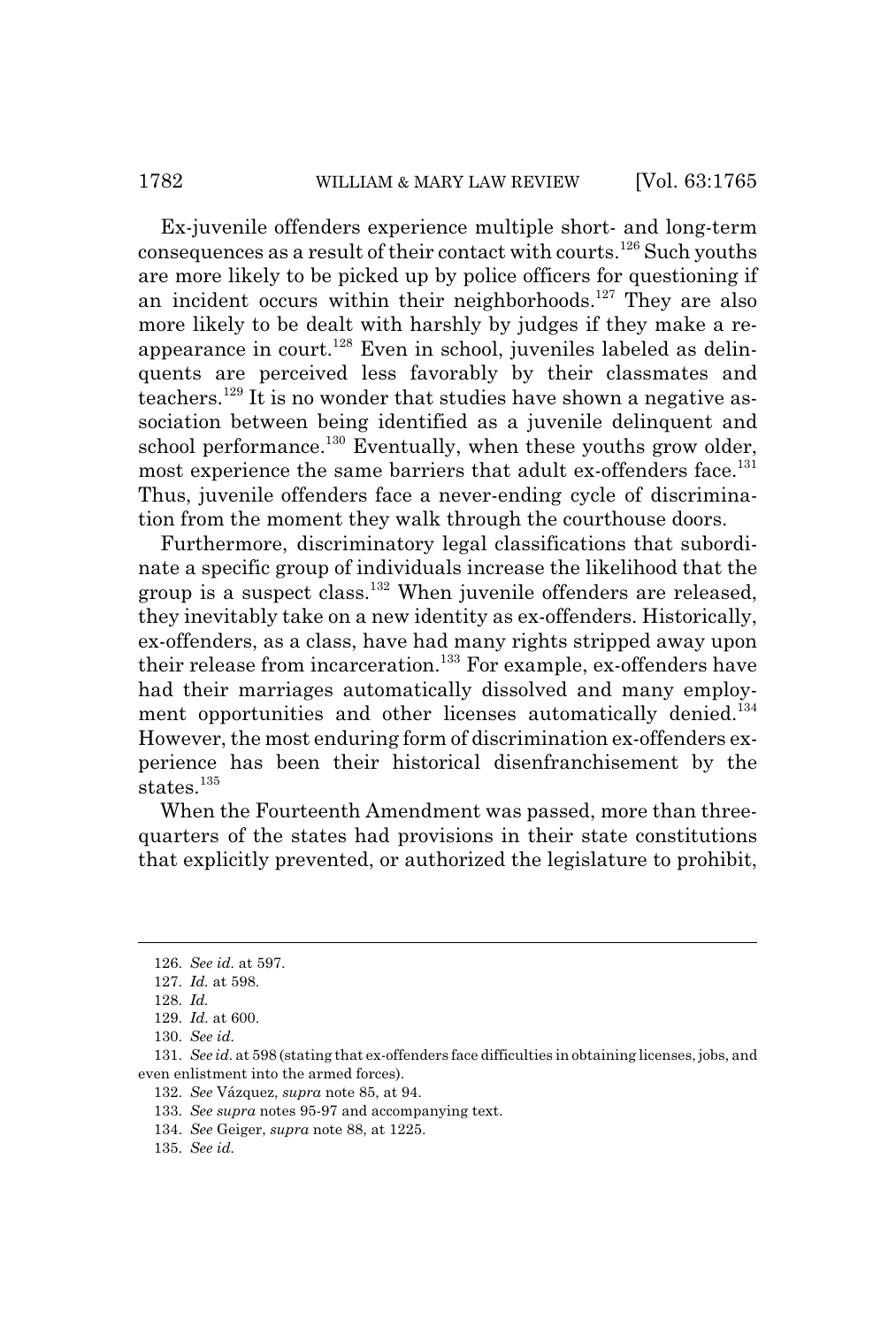#### 2022] NO CHILD LEFT BEHIND BARS 1783

people convicted of felonies from voting.136 The practice of felon disenfranchisement has pervaded modern society as well. As of 2021, in twenty-one states felons lose their right to vote when they are incarcerated.137 In sixteen states, felons are also disenfranchised for a period of time after release.<sup>138</sup> Furthermore, in eleven states, felons lose their voting rights indefinitely after the commission of specific types of crimes.<sup>139</sup> The large number of laws that subject exoffenders to draconian penalties such as the loss of voting rights is a strong reason why ex-offenders, regardless of age, must be considered a suspect class.<sup>140</sup> When the unique history of prejudice that juvenile offenders face in their schools and communities is considered as well,<sup> $141$ </sup> it is clear that juvenile offenders have faced historical discrimination that warrants suspect classification.

## *2. Juvenile Offenders Experience Political Powerlessness*

To be awarded suspect classification, a group has to be "relegated to such a position of political powerlessness as to command extraordinary protection from the majoritarian political process."<sup>142</sup> Whether a group rises to the threshold of political powerlessness depends on its status as a "discrete and insular minorit[y]."<sup>143</sup> A strong case can be made that juvenile offenders, as a class, qualify as a discrete and insular minority.

<sup>136.</sup> *Id.* For example, when the California state constitution was adopted in 1879, there was a provision authorizing the enactment of laws that excluded persons convicted of specific crimes from voting. Richardson v. Ramirez, 418 U.S. 24, 27 (1974).

<sup>137.</sup> *Felon Voting Rights*, NAT'L CONF. OF STATE LEGISLATURES (June 28, 2021), https:// www.ncsl.org/research/elections-and-campaigns/felon-voting-rights.aspx [https://perma.cc/ NPV7-M9VC].

<sup>138.</sup> *Id.*

<sup>139.</sup> *Id.*

<sup>140.</sup> *See supra* notes 94-97 and accompanying text.

<sup>141.</sup> *See* Mahoney, *supra* note 124, at 600.

<sup>142.</sup> San Antonio Indep. Sch. Dist. v. Rodriguez, 411 U.S. 1, 28 (1973); *see also* McKay*, supra* note 79, at 505 (stating that "isolat[ion] from the political process" is a factor used in determining whether a group deserves suspect classification).

<sup>143.</sup> United States v. Carolene Prods. Co., 304 U.S. 144, 152 n.4 (1938); *see also* Geiger, *supra* note 88, at 1225; McKay, *supra* note 79, at 505.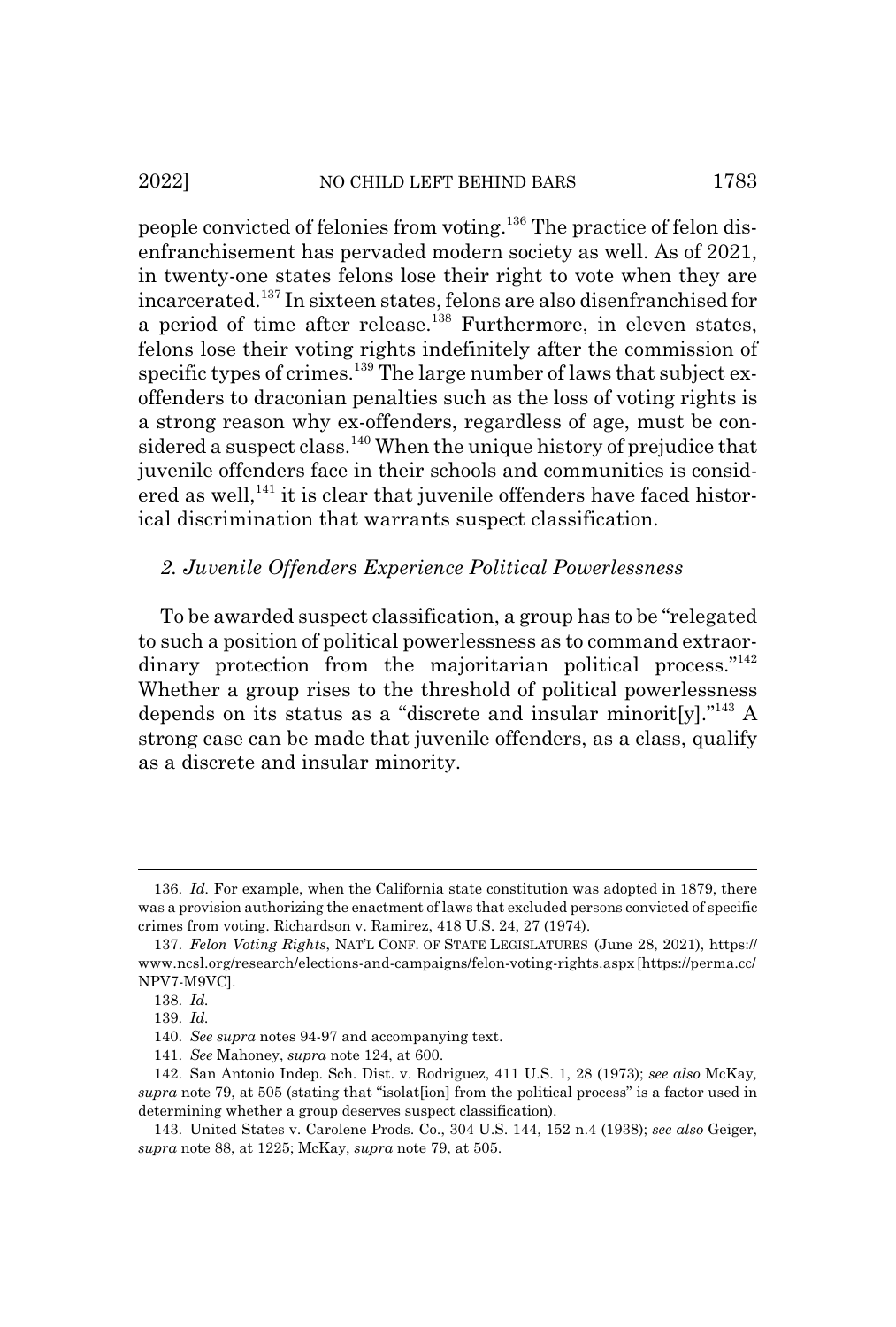A class is discrete when its members are easily identifiable to others due to a distinguishable trait.<sup>144</sup> Children are easily recognized through common-sense observation. Juvenile offenders, by virtue of being in the justice system, are also easily identifiable. However, it may be argued that it is almost impossible to tell from appearances alone whether a child is an ex-juvenile offender.<sup>145</sup>

Courts' historical concern for and treatment of juvenile offenders, however, rebukes this "invisibility" argument. Even in the 1970s, when technology was less advanced, there were concerns that records of juvenile offenders were too easily accessible to employers and interested parties, making ex-juvenile offenders easily identifiable.146 Youths who were involved in the justice system also reported feeling like their neighbors suspected them of committing every subsequent offense in the area.<sup>147</sup> Accordingly, courts went to great lengths to maintain the privacy of juveniles within the justice system.<sup>148</sup> Such efforts suggest a strong desire by the public to seek out juvenile offenders, further establishing the group's discreteness.

The class's insularity, on the other hand, is a trickier element to prove. Whether a group is insular depends on the "tendency of group members to interact with great frequency in a variety of social contexts."149 It is very unlikely that juveniles sentenced as adults interact extensively with each other while in the court system, or even after they are released from prison. Therefore, it is unclear whether juvenile offenders qualify as an insular minority. It has been argued, however, that insular groups actually possess more political clout than diffuse groups because their constant interaction allows them to organize easily.<sup>150</sup> Therefore, some political scientists suggest that it is instead diffuse groups that should be awarded heightened protection.<sup>151</sup> As such, there is still disagreement as to what exactly makes a group "discrete and insular."<sup>152</sup>

- 149. Bruce A. Ackerman, *Beyond* Carolene Products, 98 HARV. L. REV. 713, 726 (1985).
- 150. *See id.* at 723-24; Geiger, *supra* note 88, at 1229.

<sup>144.</sup> *See* Geiger, *supra* note 88, at 1226.

<sup>145.</sup> *See id.* ("[T]here is no way to tell a formerly incarcerated person from a person without a criminal history simply on the basis of appearance.").

<sup>146.</sup> Mahoney, *supra* note 124, at 597.

<sup>147.</sup> *Id.* at 604.

<sup>148.</sup> *See id.* at 597 (stating that juvenile courtrooms are typically closed to visitors).

<sup>151.</sup> *See* Ackerman, *supra* note 149, at 724.

<sup>152.</sup> Strauss, *supra* note 76, at 149 (emphasis omitted).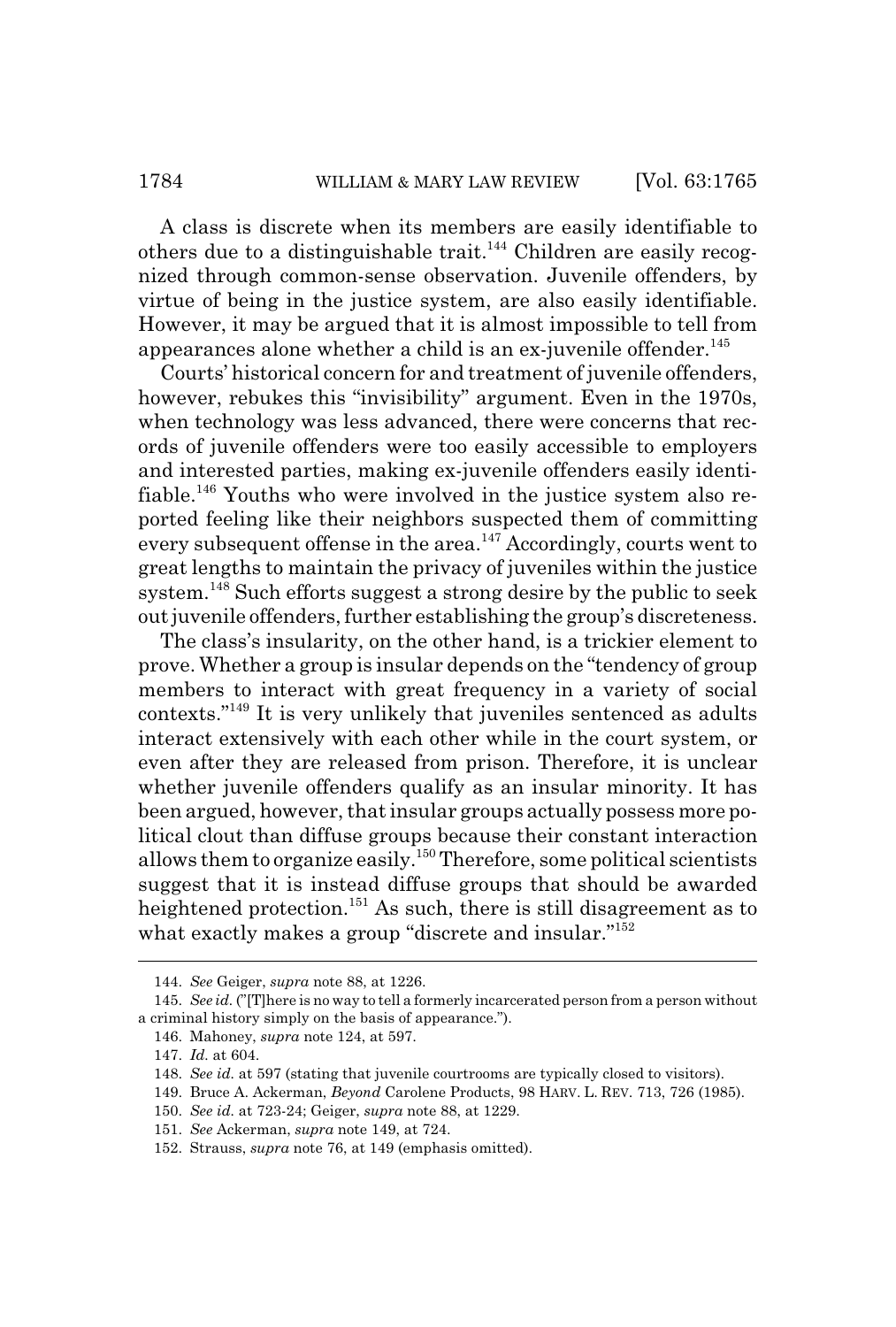#### 2022] NO CHILD LEFT BEHIND BARS 1785

Scholars have also suggested that a minority group is "discrete and insular" if the group is "blocked from accessing the political process" and its interests are unrepresented, thereby subjecting the group to "unjustifiably heavy burdens" forced upon it by an "unthinking majorit[y]."153 Juvenile offenders under the age of eighteen are not able to vote and are thereby removed from the political process entirely.154 On the surface, it seems like juvenile offenders are the prototypical "discrete and insular" class because their age precludes them from taking political action to change sentencing laws that unjustifiably burden them, or from voting out legislators who appoint unfair judges. However, it has often been suggested that children do not qualify as a discrete and insular minority because their parents can vote for their interests on their behalf.155 While this might be true for the average child, this belief might not apply in the same way in regards to juvenile offenders.

There are several reasons why parents do not serve as proxies for juvenile offenders in the political process. First, in arguing that transgender youth should be a protected class, Heather McKay explained that parents are generally ill-suited to represent the interests of transgender children because of the biases toward transgender youth and the general lack of acceptance by family members.<sup>156</sup> Similarly, it is unclear whether the parents of juvenile offenders actually represent their children's interests in the political sphere, especially if they are not ex-offenders themselves. Moreover, studies have shown that 56 percent of juveniles taken into custody come from single-parent households, while 26 percent were not living with any parent.<sup>157</sup> This suggests that the bulk of juvenile offenders have already lost representation from either one or both of their alleged proxies in the political process.

<sup>153.</sup> Richard C. Worf, *The Case for Rational Basis Review of General Suspicionless Searches and Seizures*, 23 TOURO L. REV. 93, 152 (2007).

<sup>154.</sup> *See* U.S. CONST. amend. XXVI, § 1.

<sup>155.</sup> *See, e.g.*, Worf, *supra* note 153, at 153; McKay, *supra* note 79, at 515.

<sup>156.</sup> McKay, *supra* note 79, at 515.

<sup>157.</sup> NAT'LCONF. OF STATE LEGISLATURES, JUVENILE JUSTICE GUIDEBOOK FOR LEGISLATORS 1, 2 (2011), https://www.ncsl.org/research/civil-and-criminal-justice/juvenile-justice-guidebookfor-legislators.aspx [https://perma.cc/L4DE-YHLZ].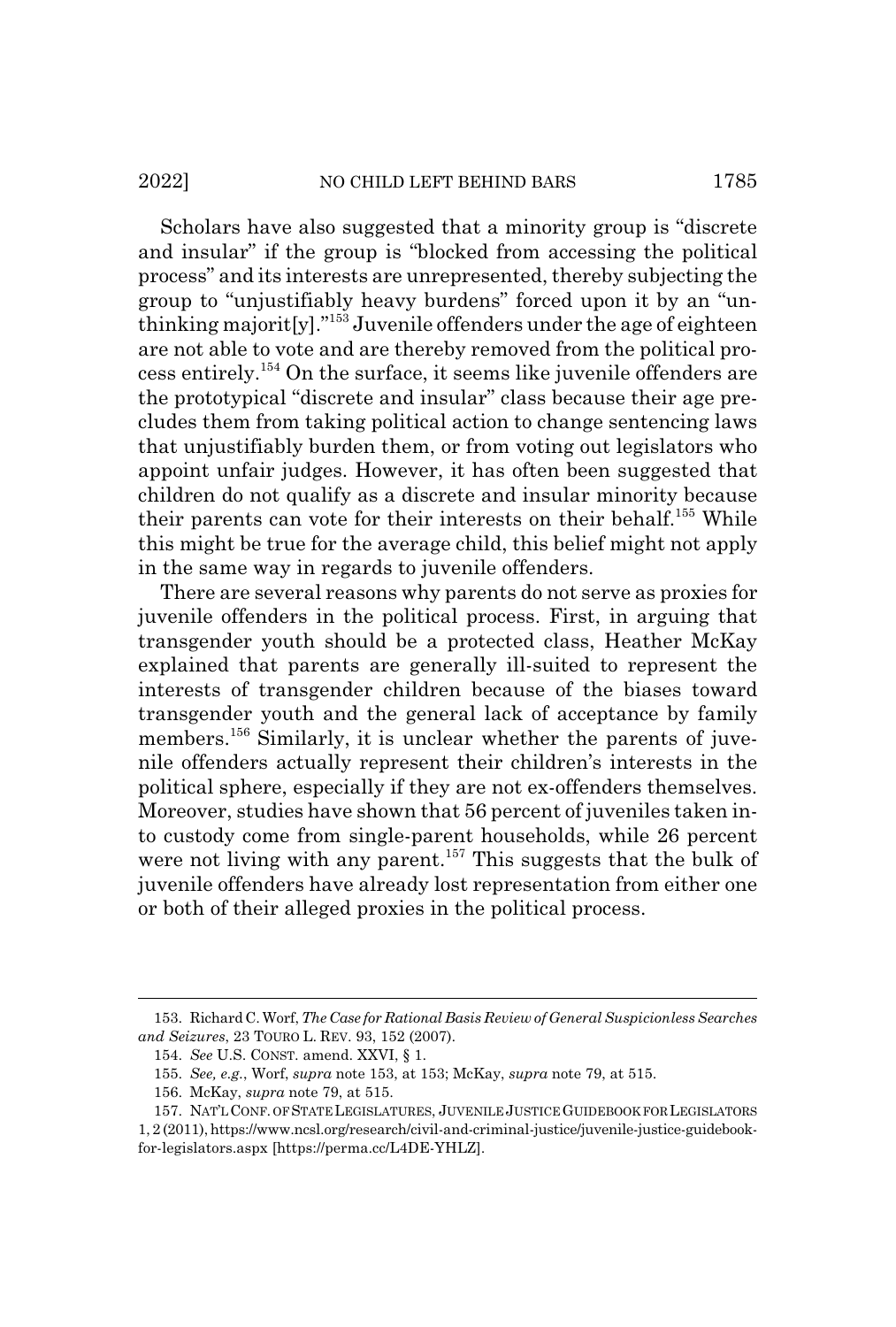Upon release, many ex-juvenile offenders also become homeless or return to unstable housing situations,<sup>158</sup> further adding to the loss of adult representation. Studies also show that "a large percentage of violent juveniles have themselves been victims of serious abuse or neglect" from their family members.<sup>159</sup> Therefore, it is unlikely that many juvenile offenders have voting-age surrogates that adequately represent their interests in the political system.

Accordingly, these young people are essentially powerless to advocate against unduly burdensome sentencing laws or the appointment of unreasonable judges. Given Virginia's long history of felon disenfranchisement, it is very likely that ex-juvenile offenders will remain politically powerless after they are released, even if they are over the age of eighteen.<sup>160</sup> Hence, there are compelling reasons to conclude that juvenile offenders in Virginia are a politically powerless, discrete, and insular minority.

It is important to recognize the counterargument that the Equal Protection Clause specifically contemplates and authorizes voting restrictions against convicted criminals.<sup>161</sup> In other words, the Constitution allows states to render ex-offenders a politically powerless group.162 However, as Ben Geiger contends, just because the Framers approved of a group's political disempowerment does not mean that ex-offenders should not be given judicial protection against laws that are prejudicial against them.<sup>163</sup> Moreover, Footnote Four was written to protect suspect classes that have been historically discriminated against, have an immutable trait, *and* are politically powerless.<sup>164</sup> Just because the Constitution appears to accept political powerlessness in this case does not mean that exoffenders are any less deserving of suspect classification, especially given the well-documented prejudice against them.<sup>165</sup>

<sup>158.</sup> *Id.* at 4 (stating that nearly half of homeless juveniles between the ages of ten and seventeen were previously in a correctional facility).

<sup>159.</sup> Byron R. White, Remarks, *Presentation of the Fordham-Stein Prize to Judge Gerald Bard Tjoflat: October 31, 1996*, 65 FORDHAM L. REV. 2405, 2412 (1997).

<sup>160.</sup> *See infra* notes 181-82 and accompanying text.

<sup>161.</sup> *See* Richardson v. Ramirez, 418 U.S. 24, 55 (1974); *see also* Geiger, *supra* note 88, at 1231.

<sup>162.</sup> *See* Geiger, *supra* note 88, at 1232.

<sup>163.</sup> *Id.* at 1233-34.

<sup>164.</sup> *See id.* at 1234.

<sup>165.</sup> *Id.*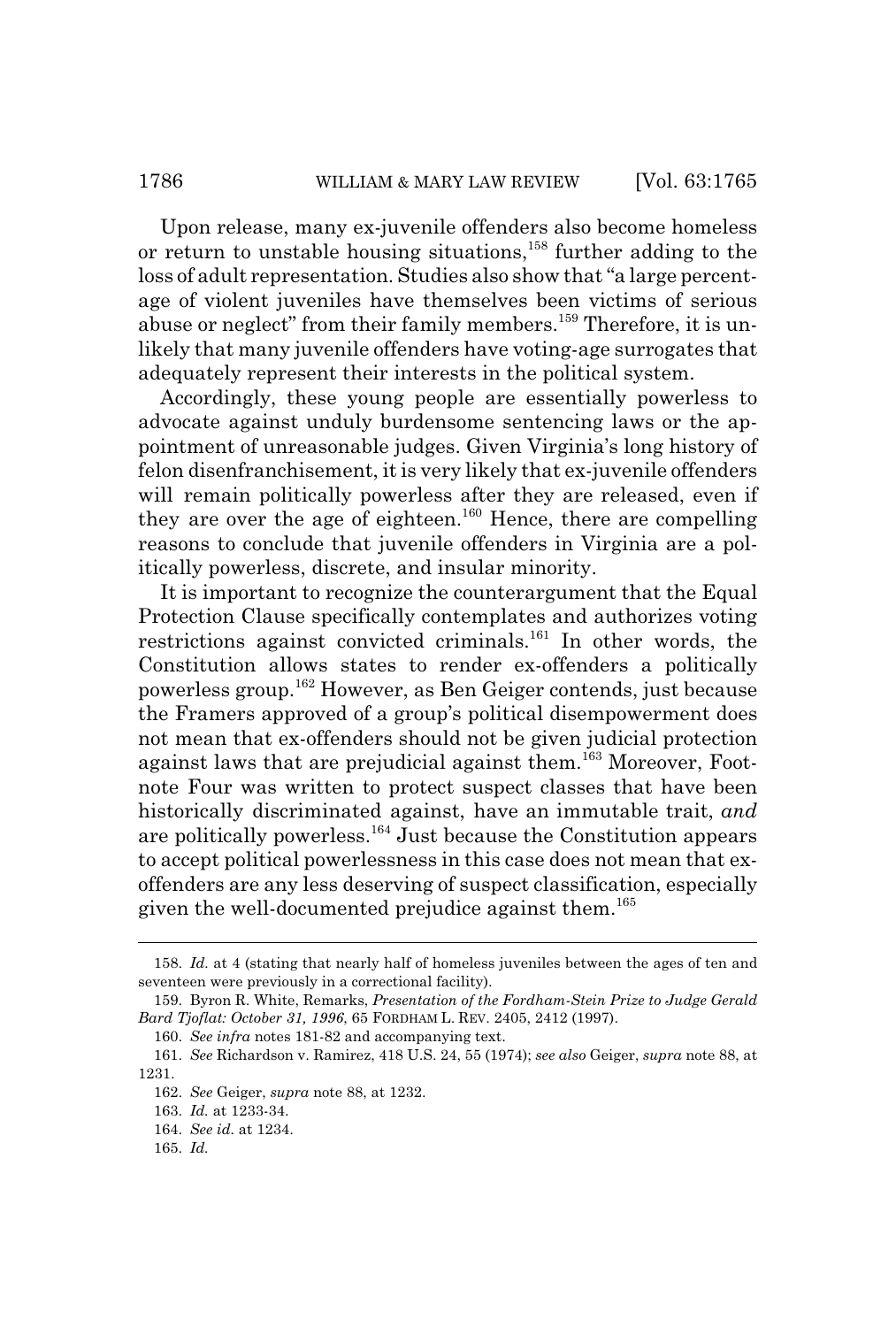#### 2022] NO CHILD LEFT BEHIND BARS 1787

Furthermore, it is also argued that the Fourteenth Amendment is "generally forward looking, meaning that its interpretation reflects modern social values."<sup>166</sup> As more states restore felons' right to vote,<sup>167</sup> perhaps felon disenfranchisement, though constitutionally permissible, should be viewed as a form of legally sanctioned discrimination, thereby awarding heightened protections to exoffenders.168

## *3. Juvenile Offenders Share Immutable Traits*

The final factor in deciding whether a group merits suspect classification is the existence of an immutable, common trait among the group.169 An immutable characteristic is one "determined solely by the accident of birth."170 Simply put, such a trait is unchangeable on command, thereby requiring judicial protection if discrimination occurs on account of that trait.<sup>171</sup>

In this case, the immutable traits that all juvenile offenders in Virginia share are their youth, their status as offenders, and their inability to vote as a result (even after turning eighteen). No child chooses to be born in a certain year, and certainly no one is able to choose their age at any given point. Juvenile offenders who decide that sentencing laws unfairly burden them cannot miraculously decide to be of voting age the next day. In the analogous case of undocumented children, the Supreme Court has deemed their undocumented status to be an immutable trait because it is "a legal characteristic over which children can have little control."172 Similarly, juveniles' young age and the consequent inability to vote may certainly be considered an uncontrollable "legal characteristic"<sup>173</sup>

<sup>166.</sup> Vázquez, *supra* note 85, at 90.

<sup>167.</sup> *Felon Voting Rights*, *supra* note 137 ("In 21 states, felons lose their voting rights only while incarcerated, and receive automatic restoration upon release.").

<sup>168.</sup> *See* Geiger, *supra* note 88, at 1234.

<sup>169.</sup> McKay, *supra* note 79, at 506.

<sup>170.</sup> Frontiero v. Richardson, 411 U.S. 677, 686 (1973).

<sup>171.</sup> McKay, *supra* note 79, at 506, 520 (explaining that the transgender trait is immutable because it is "a core aspect of one's self-definition").

<sup>172.</sup> *See* Plyler v. Doe, 457 U.S. 202, 220 (1982).

<sup>173.</sup> *See id.*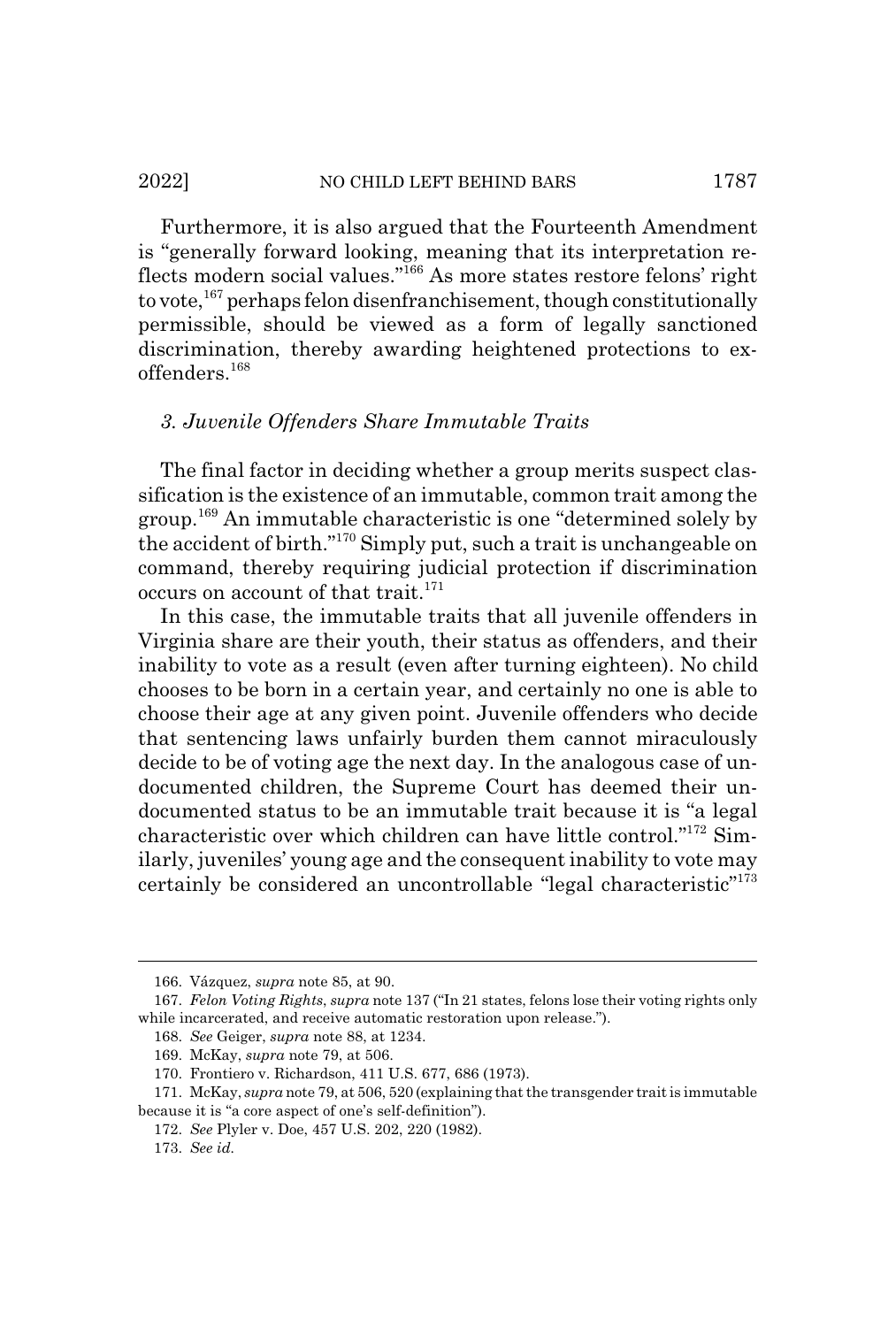because the voting age of eighteen is nothing more than an arbitrary legal creation set forth in the Constitution. $174$ 

Scholars, however, have challenged whether youthfulness is an "immutable" trait.<sup>175</sup> Specifically, critics have asked if children can really be considered an immutable class because their age will inevitably change over time.<sup>176</sup> In fact, the Supreme Court has held that old age "marks a stage that each of us will reach if we live out our normal span," thereby suggesting that age-based traits should not be used to classify a group as suspect.<sup>177</sup>

However, this debate does not exactly pertain to juvenile offenders as it does to regular youths. First, to address the Court's holding that old age is not a trait to be considered for suspect classification, short of the ability to purchase alcohol, $178$  there are no meaningful burdens enacted by law, *purely on the basis of age*, after the age of eighteen. In other words, it matters more that someone is under the age of eighteen than it does if someone is elderly because the underaged cannot participate in the political process to change laws that nonetheless affect them heavily. Second, even if all juvenile offenders eventually turn eighteen, the difficulties associated with expungement mean that many juvenile offenders live with the "ex-offender" label for life.<sup>179</sup> The ex-offender label is yet another defining, immutable trait that juvenile offenders possess.

As ex-offenders, these individuals are still unable to vote in many states, even if they are over the age of eighteen when they are released.180 Specifically, the Constitution of Virginia states that "[n]o person who has been convicted of a felony shall be qualified to vote unless his [or her] civil rights have been restored by the Governor or other appropriate authority."181 The typical process for restoration is by application to the governor or by petition to the courts, both of which can be challenging.<sup>182</sup>

<sup>174.</sup> *See* U.S. CONST. amend. XXVI, § 1.

<sup>175.</sup> *See* Strauss, *supra* note 76, at 163.

<sup>176.</sup> *Id.*

<sup>177.</sup> *See* Mass. Bd. of Ret. v. Murgia, 427 U.S. 307, 313-14 (1976) (per curiam).

<sup>178.</sup> *See* 23 U.S.C. § 158(a).

<sup>179.</sup> *See* Geiger, *supra* note 88, at 1219, 1224.

<sup>180.</sup> *See Felon Voting Rights*, *supra* note 137.

<sup>181.</sup> VA. CONST. art. II, § 1.

<sup>182.</sup> *See Felon Voting Rights*, *supra* note 137. For example, in 2016, the Virginia Supreme Court further specified that restoration cannot happen en masse, but rather only on an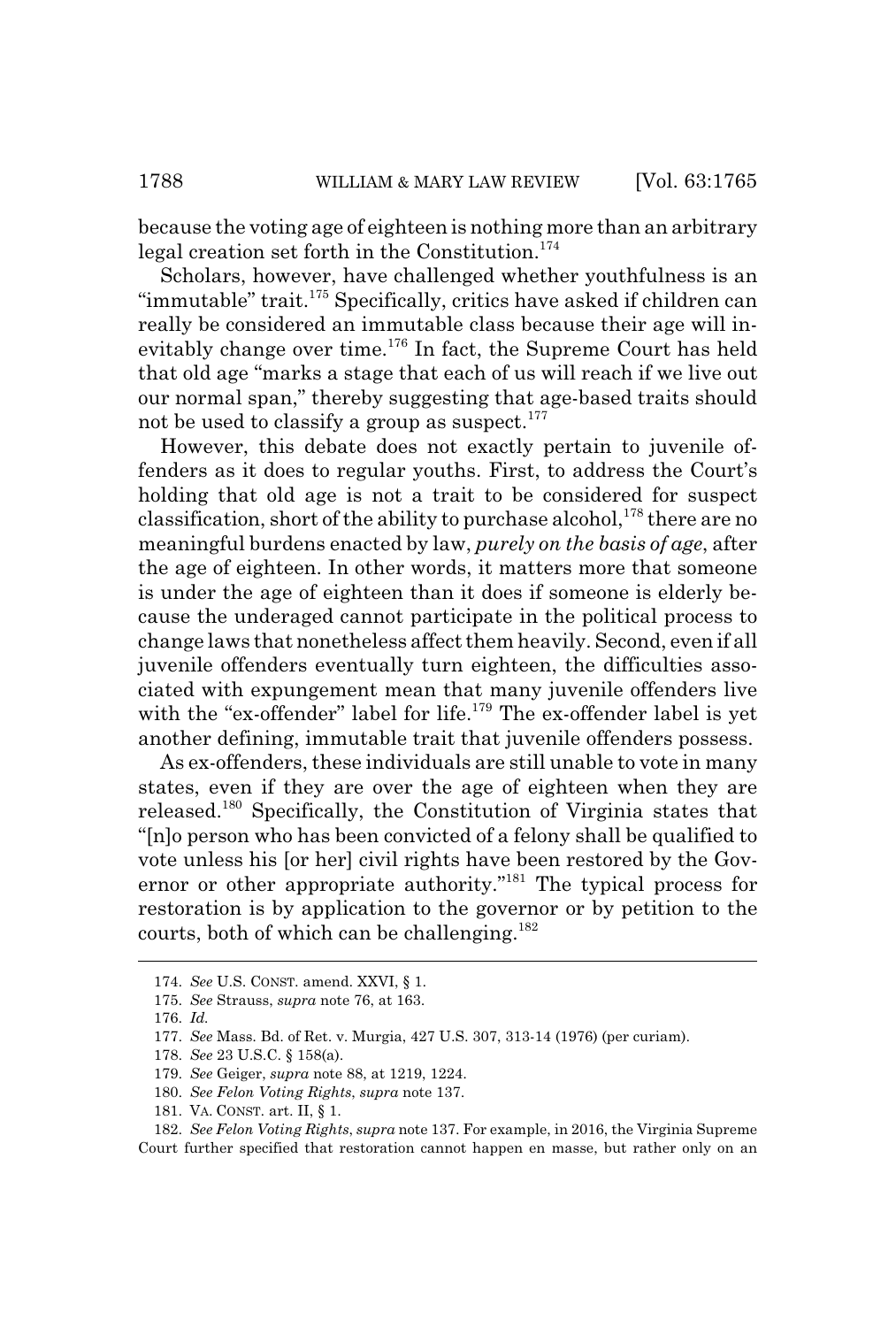While it may be argued that some ex-offenders in Virginia do eventually get their voting rights restored, the wait is often long and arduous.183 Most juvenile offenders wait years before their voting rights are restored.184 Hence, even after turning eighteen, ex-offenders' status (which results in an inability to vote) might continue to be an uncontrollable legal characteristic that unduly burdens juvenile offenders.

Such a conclusion closely mirrors arguments made to treat undocumented children as a suspect class.<sup>185</sup> These arguments state that the legal status of undocumented children "prevents them from ... voting for a representative that will consider their interests,"186 even when they reach the required age. Similarly, even if one questions the immutability of youth, there is good reason to believe that juvenile offenders in Virginia will still be unable to vote due to their immutable status as felons.

Since juvenile offenders fulfill all three factors<sup>187</sup> that warrant suspicion, they should be awarded suspect classification. Consequently, judges in Virginia must apply the principles of strict scrutiny when sentencing a juvenile in adult court.

## IV. APPLYING STRICT SCRUTINY DURING JUVENILE SENTENCING

Under the proposed framework, for judges in Virginia to stay true to the principles of strict scrutiny, sentences must be narrowly tailored to serve a compelling governmental interest.<sup>188</sup>

individual basis. *Id.*

<sup>183.</sup> *See* Holly Prestidge, *'Never Too Late:' Virginia Woman Votes for the First Time*, WASH. TIMES (Nov. 8, 2020), https://www.washingtontimes.com/news/2020/nov/8/never-too-latevirginia-woman-votes-for-the-first-/ [https://perma.cc/2SEF-8URR] (telling the story of a Virginian who waited "decades" to restore her voting rights).

<sup>184.</sup> *See id.* In 2016, Republican legislators in Virginia successfully challenged the Democrat governor's blanket restoration of voting rights, indicating that progress towards felon reenfranchisement remains an uphill battle in the politically divided Commonwealth. *See* Howell v. McAuliffe, 788 S.E.2d 706, 723-25 (Va. 2016) (finding Governor McAuliffe's blanket restoration of voting rights to be unconstitutional); *see also* Gary Robertson, *Virginia High Court Hears Republican Voting-Rights Lawsuit*, REUTERS (July 19, 2016, 6:08 AM), https:// www.reuters.com/article/us-virginia-felons-idUSKCN0ZZ0Z5 [https://perma.cc/48U7-8WEL].

<sup>185.</sup> *See supra* notes 105-09 and accompanying text.

<sup>186.</sup> Vázquez, *supra* note 85, at 99.

<sup>187.</sup> *See supra* notes 89-91 and accompanying text.

<sup>188.</sup> *See* Bedi, *supra* note 10, at 303.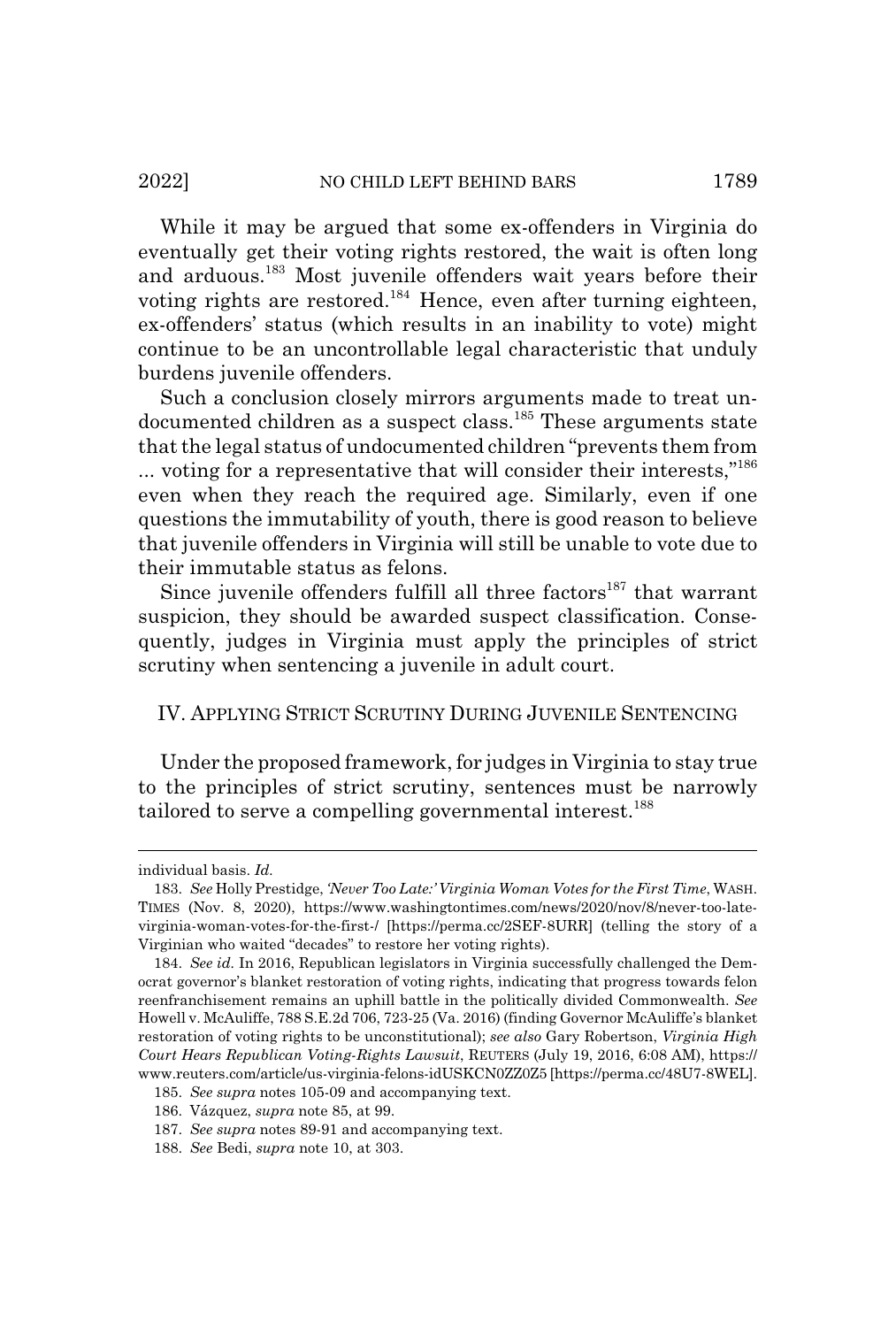## 1790 WILLIAM & MARY LAW REVIEW [Vol. 63:1765]

A survey of current scholarship reveals some arguments for subjecting criminal sentences to strict scrutiny. For example, Salil Dudani argues that criminal sentences should be subject to strict scrutiny because criminal confinement infringes upon the fundamental right to be free from physical restraint.<sup>189</sup> Therefore, any criminal sentence that is "not necessary to serve a compelling government interest violates" the Fourteenth Amendment's Due Process Clause.<sup>190</sup> Put differently, to pass constitutional muster, courts must decide whether the sentence is the least restrictive way to promote the government's interests in subjecting individuals to incarceration.191 Similarly, this Note argues that judges in Virginia must apply the principles of strict scrutiny when sentencing a juvenile tried in adult court, but rests its argument on the Fourteenth Amendment's Equal Protection Clause instead.

## *A. Determining a Compelling Governmental Interest*

For a sentence to pass strict scrutiny, there must first be a compelling governmental interest that is served by the sentence.192 The Supreme Court has identified several justifications for prison sentences: (i) retribution, (ii) deterrence, (iii) rehabilitation, and  $(iv)$  incapacitation.<sup>193</sup>

First, retribution cannot be the state's compelling interest in putting juvenile offenders behind bars. The Court has held "that the distinctive attributes of youth diminish the penological justifications for imposing the harshest sentences on juvenile offenders, even when they commit terrible crimes."194 Because of youths' "immaturity, impetuosity, and failure to appreciate risks and consequences," blameworthiness for the harshest crimes, which is the main rationale for retribution, cannot apply in the same way to juveniles as it does to adults.<sup>195</sup>

<sup>189.</sup> *See* Salil Dudani, *Unconstitutional Incarceration: Applying Strict Scrutiny to Criminal Sentences*, 129 YALE L.J. 2112, 2117-18 (2020).

<sup>190.</sup> *Id.* at 2118.

<sup>191.</sup> *Id.* at 2136.

<sup>192.</sup> *See* Bedi, *supra* note 10, at 303.

<sup>193.</sup> Ewing v. California, 538 U.S. 11, 25 (2003).

<sup>194.</sup> Miller v. Alabama, 567 U.S. 460, 472 (2012).

<sup>195.</sup> *Id.* at 472, 477.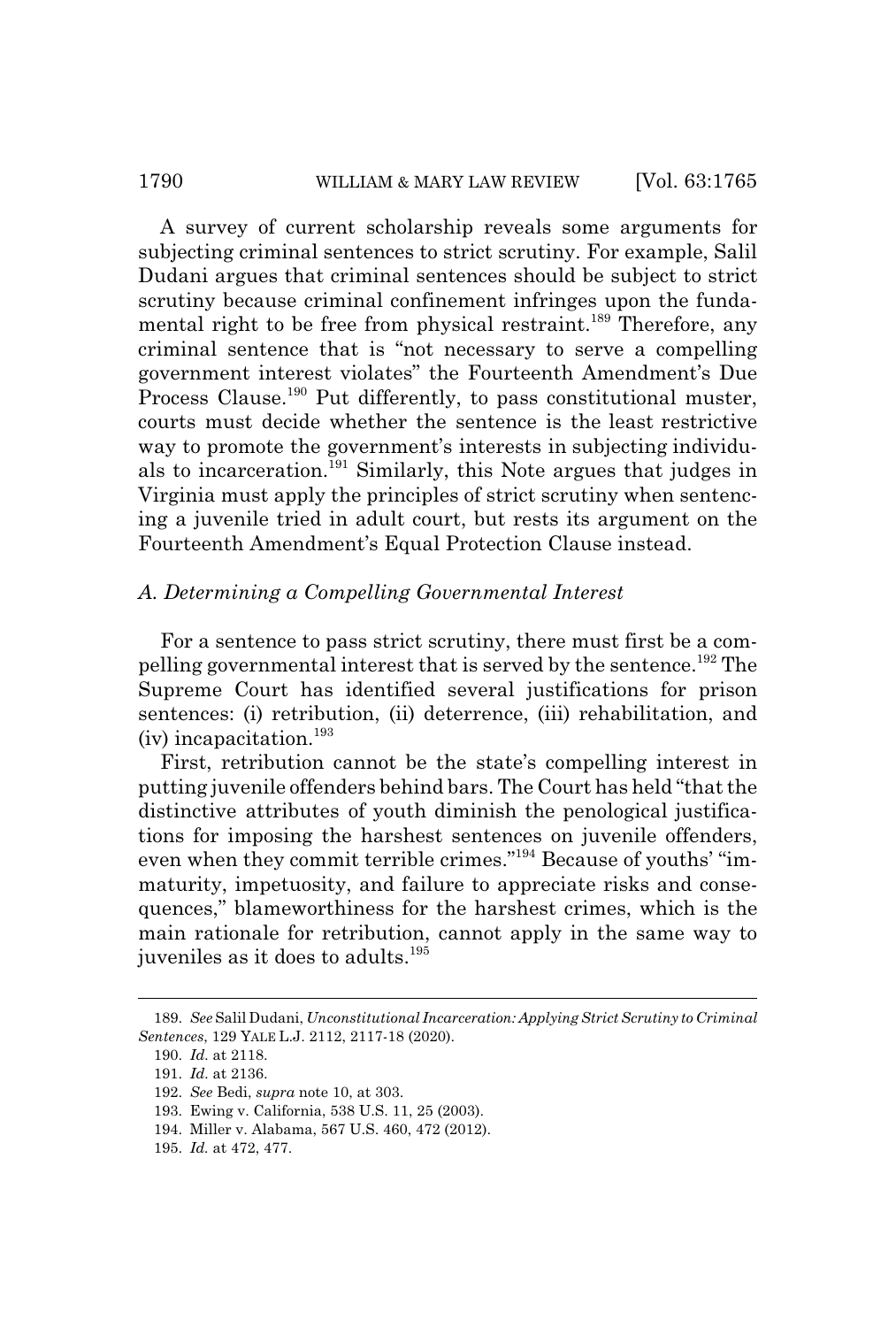Likewise, the goal of deterrence, which is contingent upon actors rationally considering the punishments from potential offenses before following through, does not apply to juveniles because they are "less likely to consider potential punishment" due to their "immaturity, recklessness, and impetuosity."196 The same logic applies to general deterrence as well. It is highly plausible that even if juveniles are aware of others receiving harsh sentences, "they are less likely to take a possible punishment into consideration."197 Accordingly, deterrence is unlikely to be a compelling interest for incarcerating youths.

Rehabilitation is also unlikely to be the compelling governmental interest in sentencing juveniles in adult court. Commentators have argued that the primary purpose of the juvenile justice system is rehabilitation.<sup>198</sup> Hence, if the government's interest in creating the juvenile justice system is to promote rehabilitation, it may be implied that transferring a juvenile offender to adult court means that rehabilitation is no longer the primary goal of the sentence.

Finally, with regards to incapacitation, the Court has held that incapacitation cannot be the governmental interest supporting a juvenile LWOP sentence because a juvenile cannot possibly be a danger to society forever, unless the youth is "incorrigible" and incapable of change.<sup>199</sup> Thus, "criminal procedure laws that fail to take ... youthfulness into account" are inherently flawed.<sup>200</sup> However, having eliminated retribution, deterrence, and rehabilitation for stronger reasons, this Note argues that, to apply the principles of strict scrutiny when sentencing juveniles in Virginia adult courts, LWOP sentences aside, the only acceptable compelling governmental interest is incapacitation. Such a position is further supported by Supreme Court precedent reaffirming the compelling state

<sup>196.</sup> *See id.* at 472.

<sup>197.</sup> *See* Graham v. Florida, 560 U.S. 48, 72 (2010).

<sup>198.</sup> *See, e.g.*, Andrea Huerta, Comment, *Juvenile Offenders: Victims of Circumstance with a Potential for Rehabilitation*, 12 FIU L. REV. 187, 216 (2016) ("States should begin by refocusing the juvenile justice system to reflect its originally intended purpose ... focuse[d] on individualized rehabilitation.").

<sup>199.</sup> *See Miller*, 567 U.S. at 472-73 (quoting *Graham*, 560 U.S. at 72-73).

<sup>200.</sup> *Id.* at 473-74 (quoting *Graham*, 560 U.S. at 76).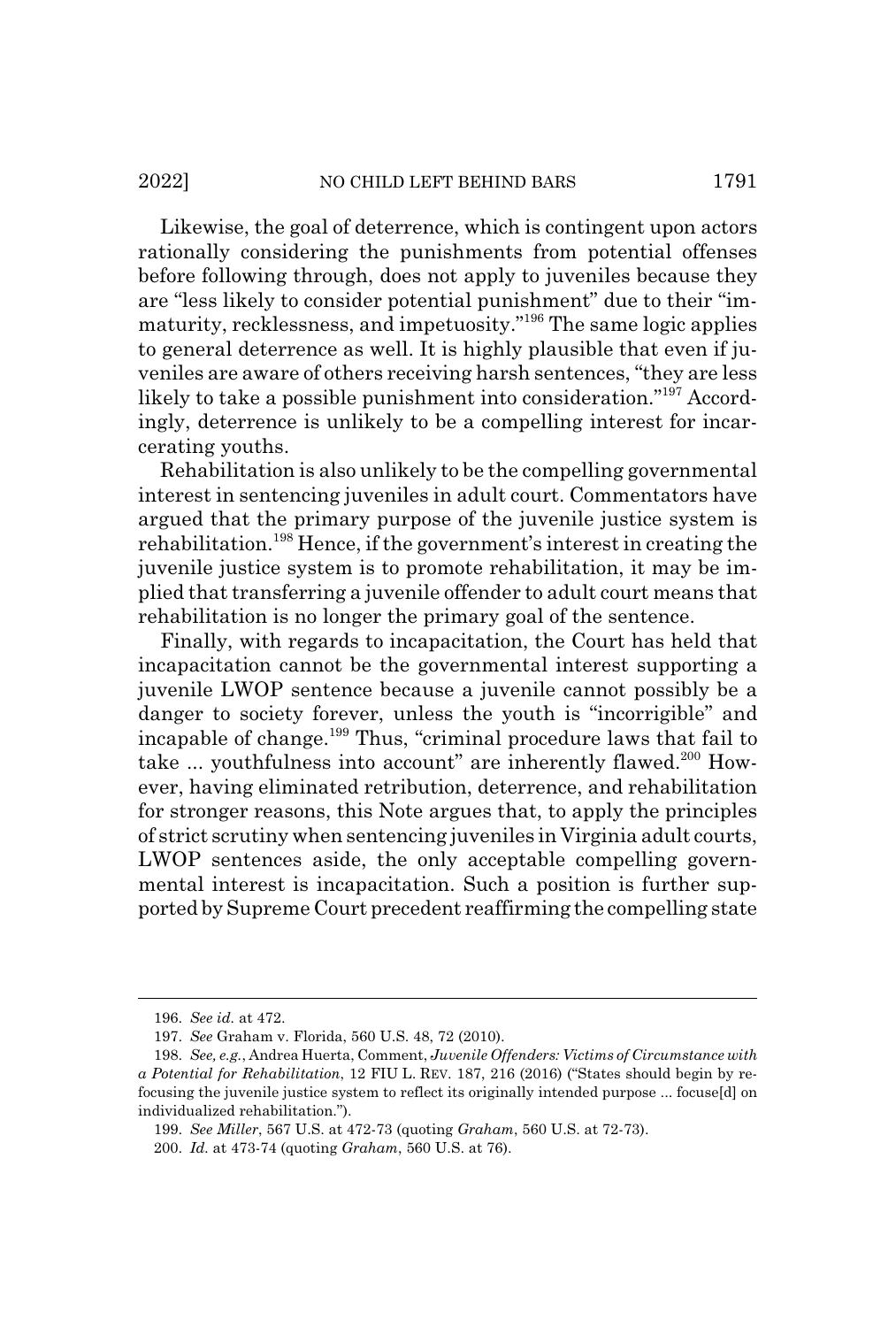interest in protecting society from the dangers of crime—the goal of incapacitation<sup>201</sup>—regardless of the age of the perpetrator.<sup>202</sup>

Having identified that the government's compelling interest in sentencing juvenile offenders in adult court is incapacitation, this Part proceeds to analyze how Virginia judges may impose sentences that are narrowly tailored to serve the interest of incapacitation.

## *B. Determining a Narrowly Tailored Sentence*

A sentence is narrowly tailored if it is both necessary and its duration is no longer than required to realize the government's compelling interest.<sup>203</sup> In other words, "where alternatives to confinement would suffice to meet the government's interests, confinement is unconstitutional."204 Practically speaking, a sentence is narrowly tailored to promote the incapacitation of juvenile offenders when it is "*necessary*, based on all the evidence, to prevent the individual from causing serious harm during or after the sentence."205 There are various alternatives to incarceration that promote incapacitation, such as GPS monitoring, home detention, and community supervision.<sup>206</sup> Under the right circumstances, Virginia judges must consider these alternatives. As mentioned, however, juveniles being tried in adult court typically come from violent environments themselves,<sup>207</sup> and the suggested alternatives might not be effective in most cases.

Therefore, when deciding upon the necessity and length of sentences, empirical evidence must predominantly inform the ruling.<sup>208</sup> The Court held in *Miller* that a juvenile's immaturity and impetuosity, home and family environment, and extent of participation in the actual offense, as well as the role of peer pressure, are all factors to consider before sentencing a juvenile offender.<sup>209</sup> Therefore, for a

<sup>201.</sup> *See* Ewing v. California, 538 U.S. 11, 25 (2003).

<sup>202.</sup> Schall v. Martin, 467 U.S. 253, 264-65 (1984).

<sup>203.</sup> Dudani, *supra* note 189, at 2119.

<sup>204.</sup> *Id.*

<sup>205.</sup> *Id.* at 2145.

<sup>206.</sup> *See id.*

<sup>207.</sup> *See* White, *supra* note 159, at 2412.

<sup>208.</sup> *See* Dudani, *supra* note 189, at 2145.

<sup>209.</sup> Miller v. Alabama, 567 U.S. 460, 477 (2012).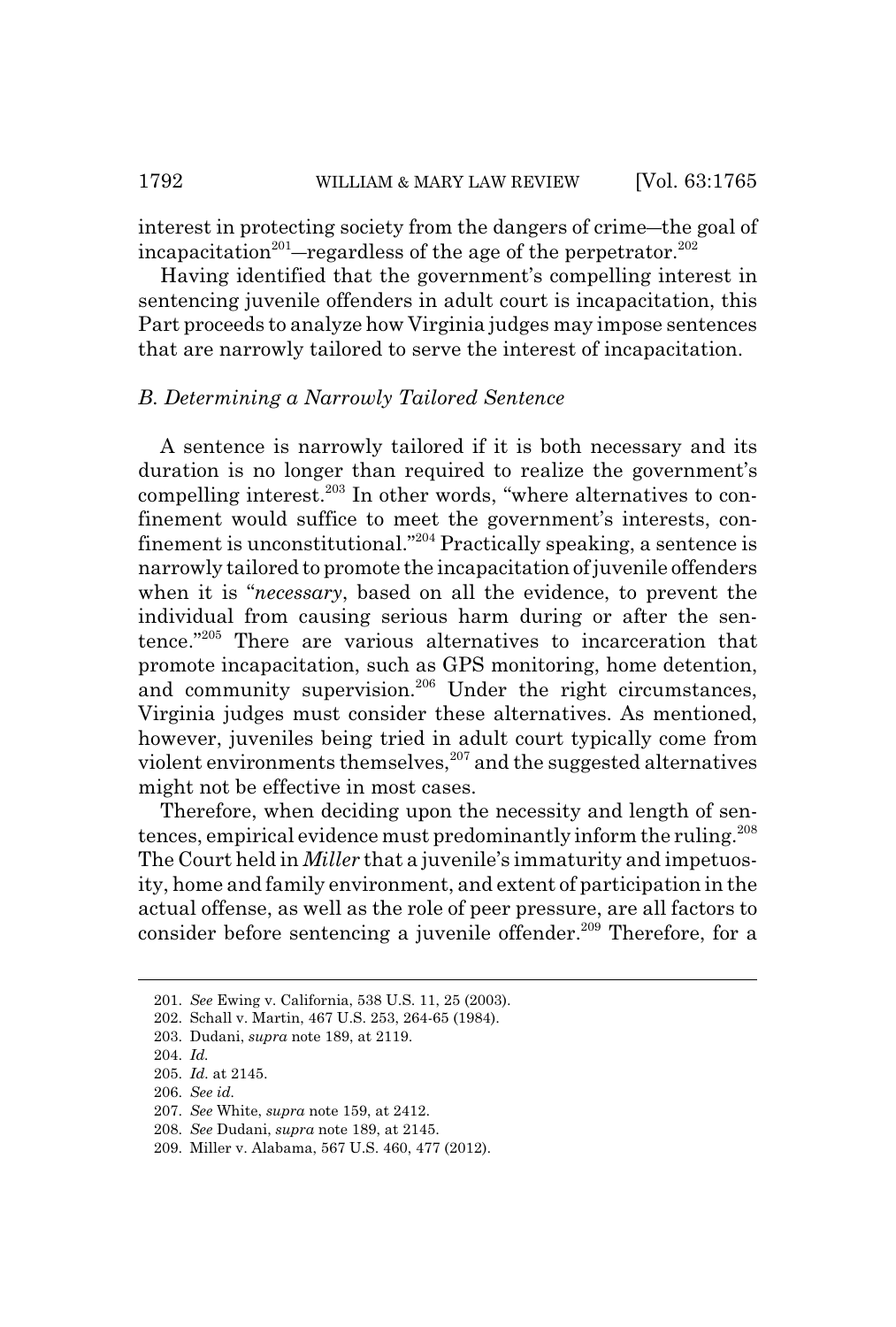sentence to be narrowly tailored, judges must take all of these additional factors into account and evaluate how they promote the interest of incapacitation.

Perhaps, in cases where juveniles were not a significant part of the offense but were peer pressured into being at the scene, the prison sentence should only incapacitate the juvenile long enough to prevent them from immediately reconnecting with those peers and getting into the same trouble. In cases where juveniles acted alone, the juvenile's age and immaturity, as well as empirical evidence of when individuals typically "age out' of crime," should be jointly considered to determine the appropriate length of incapacitation. $210$ 

For the most extreme displays of juveniles failing to comprehend the risks associated with their offenses, perhaps a professionally administered psychological examination should be conducted to determine whether the youth is facing a developmental issue that will be eradicated in time. If so, the sentence should only be for the length of time appropriate to prevent the juvenile from causing more harm to others due to his or her lack of judgment. Limiting the length of time that juveniles remain in the adult criminal system benefits society as well, since a juvenile offender who is tried in adult court is 34 percent more likely to be rearrested for a felony than a juvenile who is not transferred from the juvenile justice system.<sup>211</sup>

While HB 744 already requires judges to make similar considerations before sentencing a juvenile as an adult,  $212$  applying the principles of strict scrutiny provides additional guidance by tying such considerations to the goal of incapacitation. This means that Virginia judges have to use a juvenile's individual circumstances to craft the most necessary form of punishment that promotes the interest of incapacitation. Such guidance provides much clarity to HB 744's otherwise ambiguous mandate to consider mitigating factors, and it dissuades judges from burying their prejudices under

<sup>210.</sup> Dudani, *supra* note 189, at 2146 (stating that after their mid-twenties, very few juvenile offenders still engage in criminal activity).

<sup>211.</sup> Huerta, *supra* note 198, at 219.

<sup>212.</sup> *See* VA. CODE ANN. § 16.1-272(D) (2020).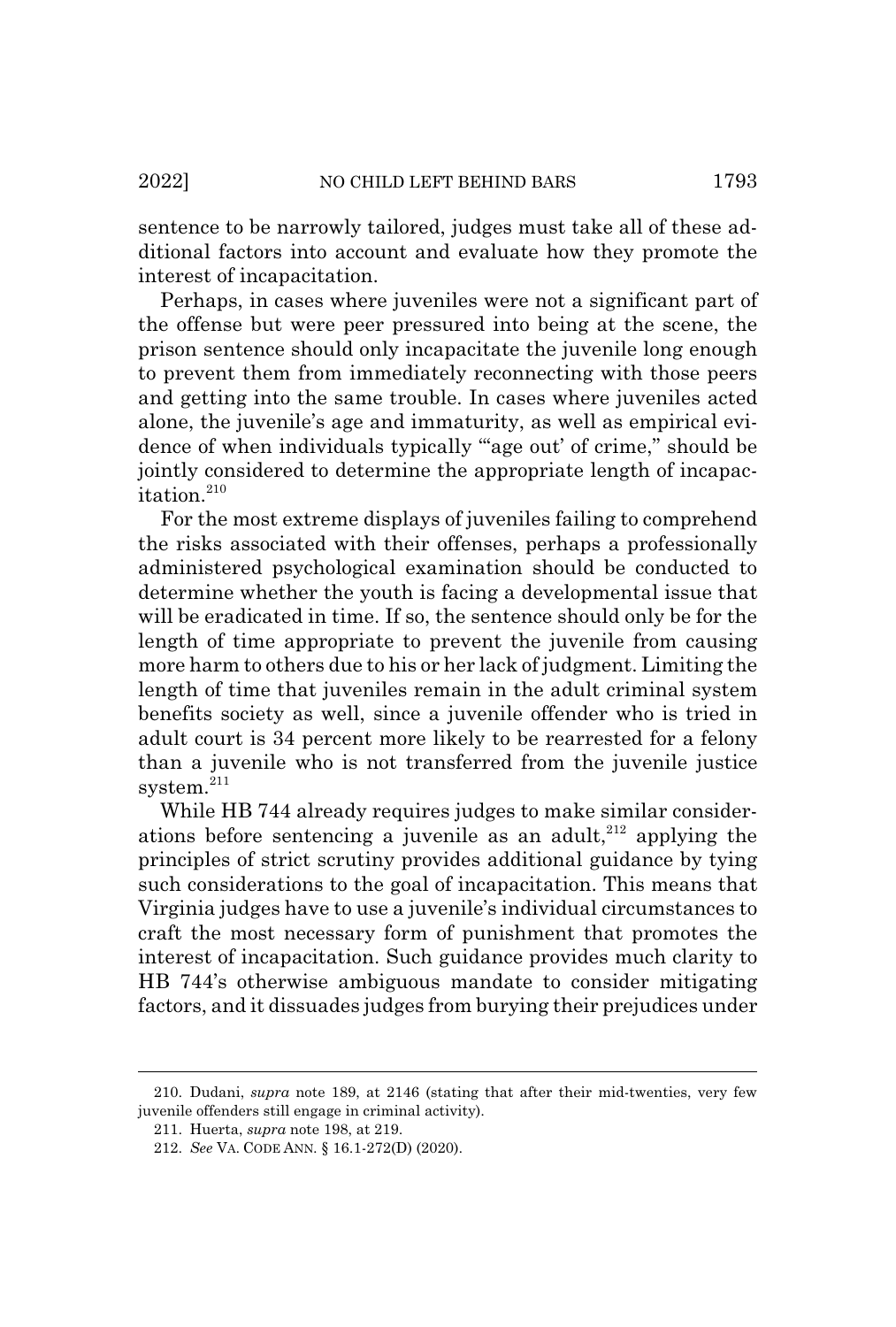a merely performative "consideration" of the juvenile's unique situation.

While the proposed standard significantly protects juveniles tried as adults, some may object to its impact on judicial expediency. Indeed, though it may take longer for judges to decide on sentences, the additional time is worthwhile, particularly given heightened scrutiny is likely to reduce juvenile incarceration rates.<sup>213</sup> No amount of waiting should be more important than securing a child's freedom. Others may also argue that the proposed standard will negatively impact taxpayers due to increases in judicial spending. However, if the standard successfully lowers juvenile incarceration, the government may actually save on costly prison sentences. $214$ Therefore, while these objections are valid, the positives generated by the proposed standard significantly outweigh the negatives.

## *C. Appellate Review of Sentences Under HB 744*

This Note maintains that if a juvenile offender believes that his or her sentence does not conform with the principles of strict scrutiny, he or she may appeal their sentence to higher courts in Virginia. Under this framework, appellate judges must use strict scrutiny to review all sentences because juvenile offenders make up a suspect class. This is in line with the spirit of *Carolene Products*' Footnote Four, which calls for courts to protect discrete and insular minorities who are unable to protect themselves through the political process.<sup>215</sup>

While this Note provides trial judges with guidance over the judicial principles that must be applied during juvenile sentencing, in reality, the true protection of juvenile offenders will come from appellate judges and their duty to strike down sentences that are not narrowly tailored to serve a compelling governmental interest. This is especially important because juvenile offenders cannot vote out the legislators responsible for passing laws like HB 744, nor can they vote out legislators who approve the appointments of unfair trial judges.

<sup>213.</sup> *See* Dudani, *supra* note 189, at 2175.

<sup>214.</sup> *Id.*; *see also supra* note 21 and accompanying text.

<sup>215.</sup> *See* United States v. Carolene Prods. Co., 304 U.S. 144, 152 n.4 (1938).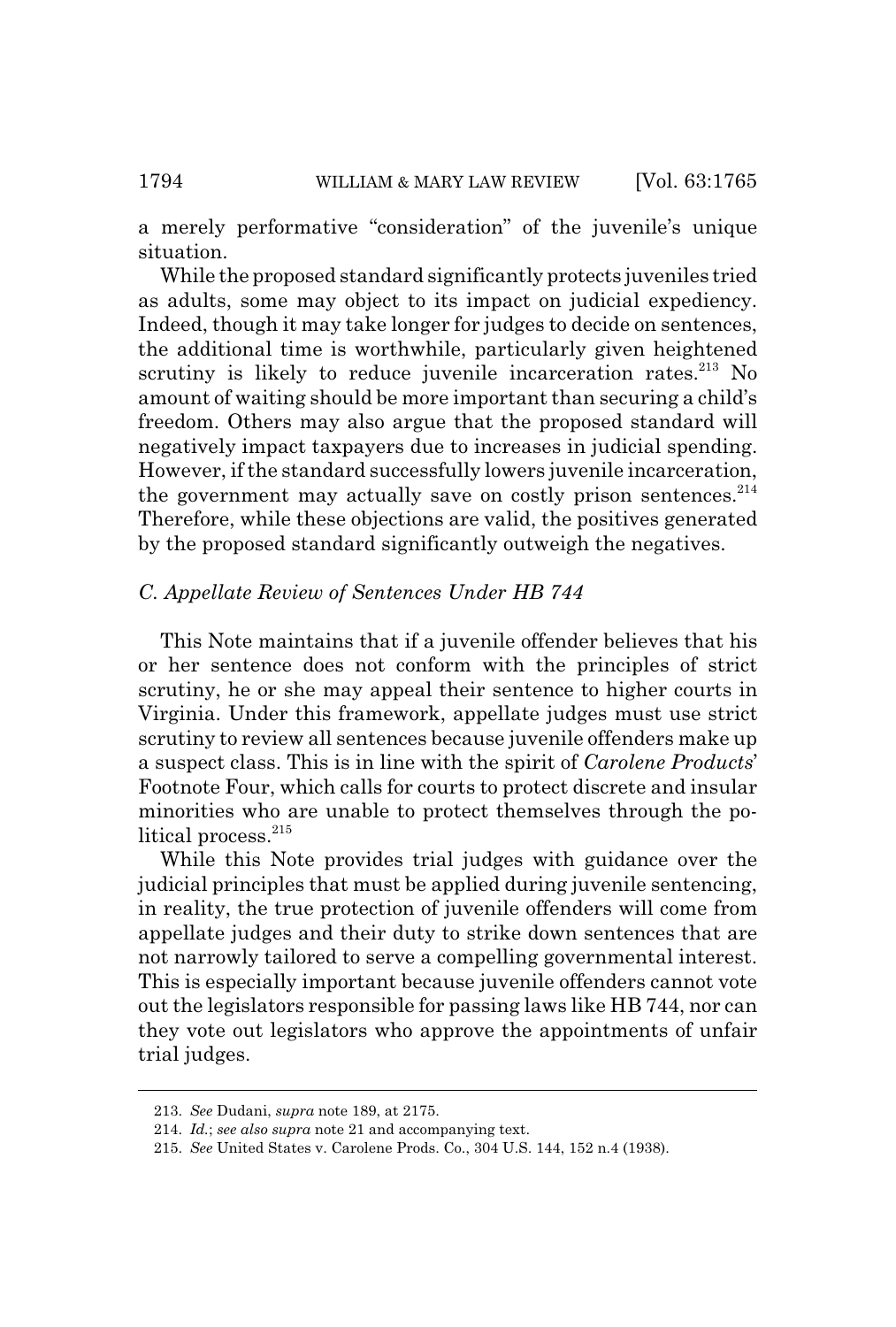### 2022] NO CHILD LEFT BEHIND BARS 1795

Practically speaking, what this means for judges in Virginia is that after a juvenile tried in adult court is sentenced under HB 744, he or she may appeal the sentence as an unconstitutional violation of the right to equal protection under the Fourteenth Amendment. At the appellate level, the appropriate standard of review to be applied by judges is strict scrutiny. If judges apply the principles of strict scrutiny as suggested in this Note, they would retain their discretionary powers awarded under HB 744, while preserving the protections offered to juvenile offenders under *Carolene Products*' Footnote Four.

#### **CONCLUSION**

This Note began by painting a grim picture of the nation's "tough on crime" era. However, after the *Miller* trilogy, meaningful reform started to occur across the country.<sup>216</sup> In particular, the Commonwealth of Virginia led the nation by becoming the first state to allow judges to veer away from the mandatory minimum sentence for juveniles tried in adult court.<sup>217</sup> Nonetheless, this Note maintains that Virginia's new law does not go far enough to protect juvenile offenders. Instead, juvenile offenders in adult court must be awarded heightened scrutiny because they are a suspect class under *Carolene Products* Footnote Four.

Accordingly, judges in Virginia, as a matter of judicial policy, have to apply the principles of strict scrutiny when sentencing juveniles in accordance with HB 744. In doing so, judges have to ask if their sentences are narrowly tailored to further a compelling governmental interest. If such principles are not applied, it is very likely that the sentence will be struck down on appeal. Therefore, the judicial principles submitted by this Note serve as the first layer

<sup>216.</sup> *See supra* notes 59-61 and accompanying text.

<sup>217.</sup> *See* Watts, *supra* note 8.